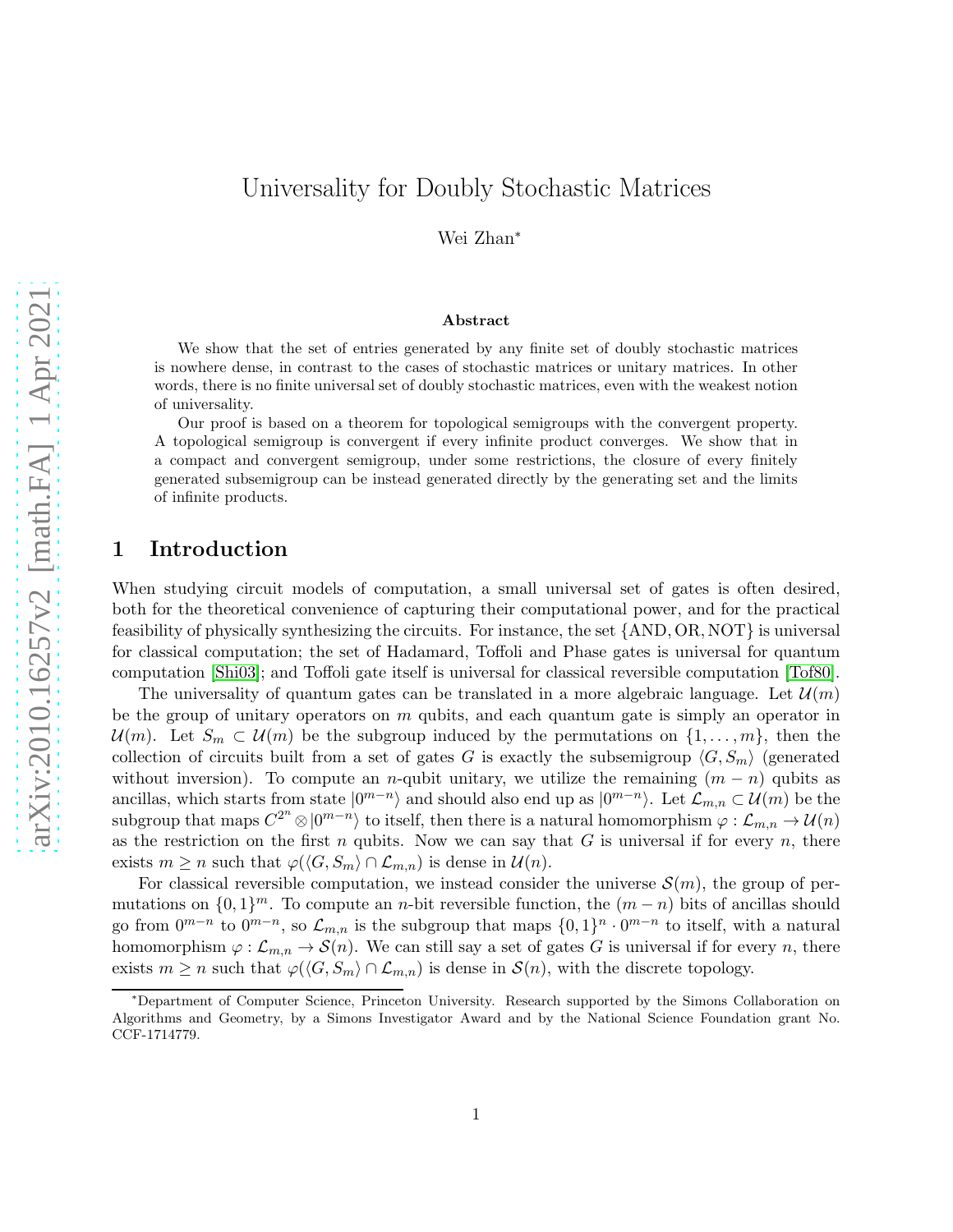With a little bit more specification, this translation also works for classical computation. The universe becomes  $\mathcal{H}(m)$ , the semigroup of all functions from  $\{0,1\}^m$  to itself. A gate g with fan-in  $k$  is then identified with the function

$$
(x_1,\ldots,x_m)\mapsto (g(x_1,\ldots,x_k),x_2,\ldots,x_m).
$$

Again, let  $\mathcal{L}_{m,n}$  be the subsemigroup that maps  $\{0,1\}^n \cdot 0^{m-n}$  into itself, with the natural homomorphism  $\varphi : \mathcal{L}_{m,n} \to \mathcal{H}(n)$ , and with the help of the FANOUT gate

$$
FANOUT: (x_1, \ldots, x_m) \mapsto (x_1, x_1, x_3, \ldots, x_m),
$$

we can again say a set of gates G is universal if for every n there exists  $m \geq n$  such that  $\varphi(\langle G, S_m, \text{FANOUT}\rangle \cap \mathcal{L}_{m,n})$  is dense in  $\mathcal{H}(n)$ .

In all of the above examples, the (semi)groups have matrix representations that correspond to each type of computation:

- 1. Quantum computation  $\leftrightarrow$  Unitary matrices
- 2. Classical reversible computation  $\leftrightarrow$  Permutation matrices
- 3. Classical deterministic computation  $\leftrightarrow$  Deterministic Transition matrices (0, 1-matrices that has exactly one entry 1 in each column)

With the computation on m (qu) bits represented by  $2^m \times 2^m$  matrices, we can also uniformly define  $\mathcal{L}_{m,n}$  as the subsemigroup of matrices M such that  $M[i,j] = 0$  for all  $i \notin \{0,1\}^n \cdot 0^{m-n}$ and  $j \in \{0,1\}^n \cdot 0^{m-n}$ , while  $\varphi$  is simply the operation of taking the submatrix on  $\{0,1\}^n \cdot 0^{m-n}$ . Then it becomes very natural to extend the above discussion on universality to classical randomized computation, as we also have the correspondence:

4. Classical randomized computation  $\leftrightarrow$  Stochastic matrices

Consider the universe  $\mathcal{P}(m)$ , the semigroup of all  $2^m \times 2^m$  stochastic matrices. The probabilistic part of the computation can be reflected through the single-bit COINFLIP gate  $\begin{pmatrix} 1/2 & 1/2 \\ 1/2 & 1/2 \end{pmatrix}$ 1/2 1/2  $\Big).$  Then the set of randomized circuits with  $m$  bits can be represented by the subsemigroup

$$
\mathcal{R}_m \coloneqq \langle \text{AND}, \text{OR}, \text{NOT}, \text{CONFLIP}, S_m, \text{FANOUT} \rangle.
$$

Since each stochastic matrix is a convex combination of deterministic transition matrices [\[Dav61\]](#page-14-0), it is not hard to show that indeed for every n, there exists  $m \geq n$  such that  $\varphi(\mathcal{R}_m \cap \mathcal{L}_{m,n})$  is dense in  $\mathcal{P}(n)$ . In this sense, we can also say that the gate set {AND, OR, NOT, COINFLIP} is universal for classical randomized computation.

Now we turn to the main focus of this paper, doubly stochastic matrices. To some extent they embody the randomized counterpart of reversible computation (although not reversible themselves), as they are exactly the convex combinations of permutation matrices thanks to Birkhoff's Theorem. Computation models based on doubly stochastic matrices have been studied in the regimes of automata [\[GK02,](#page-14-1) [YKTI02\]](#page-15-2), branching programs [\[AGK](#page-14-2)+05, [BRRY14,](#page-14-3) [RSV13\]](#page-15-3) and distributed computation [\[NO09\]](#page-15-4).

Considering the fact that both quantum and classical reversible computation possess a finite universal gate set (where the Toffoli gate plays an essential role in both cases), it is tempting to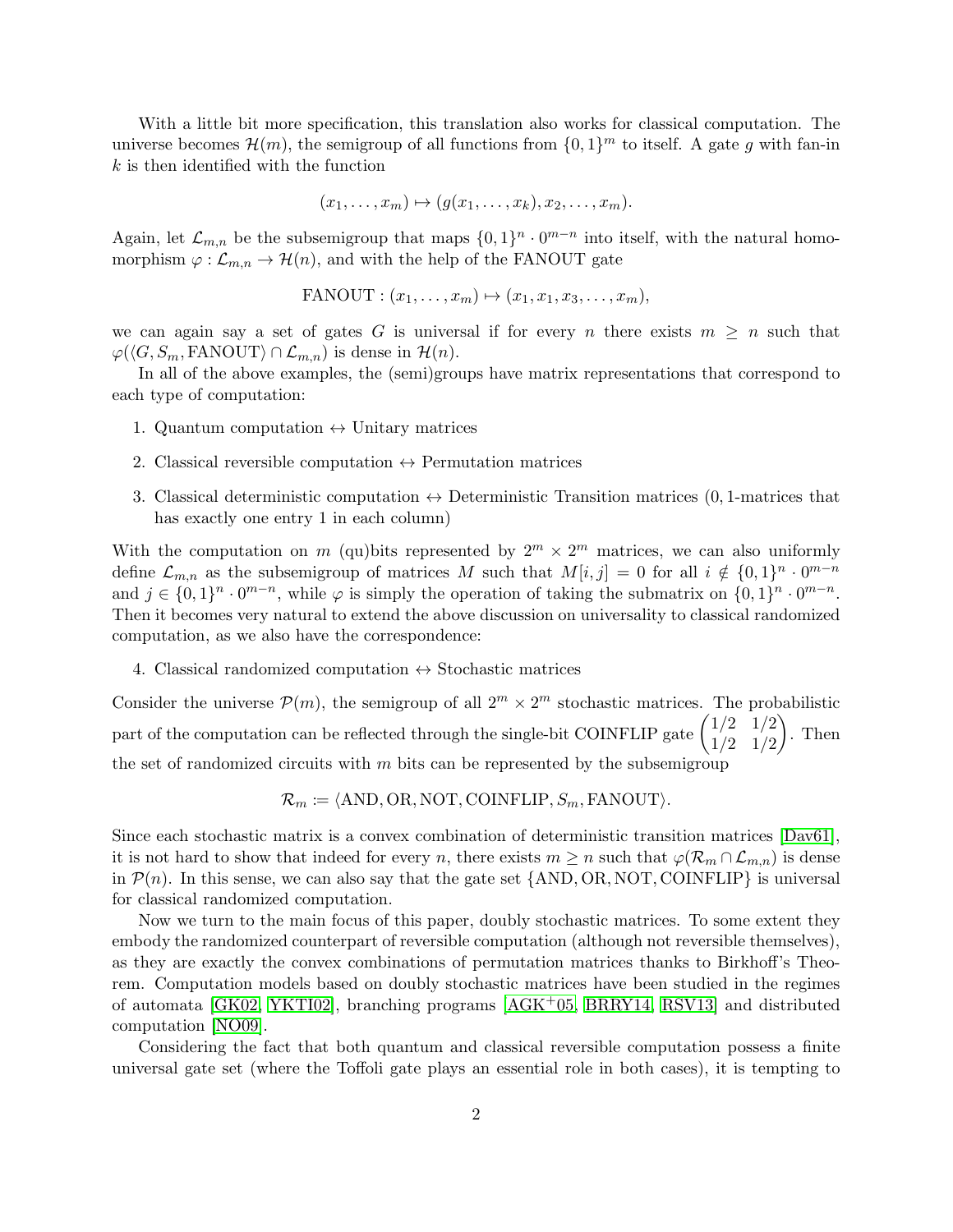acquire an analogous result for doubly stochastic matrices. However, we have the following fact: Given any finite set of doubly stochastic matrices, if  $x$  is the largest entry smaller than 1, then any product of matrices from the set could only have entries either 1 or no larger than  $x$ . That means not only any finite set of doubly stochastic matrices cannot be universal similarly to the previous cases, such a finite set cannot even generate entries that are dense in  $[0, 1]$ .

<span id="page-2-0"></span>In fact, the main result of this paper shows something even stronger:

Theorem 1.1. *(informally stated) The set of entries generated by any finite set of doubly stochastic matrices is nowhere dense.*

Therefore even with the weakest notion of universality, like being able to approximate the values in some positive-length interval, there is still no finite universal set of doubly stochastic matrices. This also partially explains why computation with doubly stochastic matrices did not receive many highlights, despite being a natural analogue and arising from the study of many other computational models.

### 1.1 Proof Overview

To give an intuition of the proof for Theorem [1.1,](#page-2-0) we start from the simple case described below. For any finite set  $P \subset \mathbb{N}$ , let  $A_P$  be the doubly stochastic transformation that averages over P. In matrix representation, it is the direct sum of a matrix over dimensions in  $P$  with all entries being  $1/|P|$ , and the identity over the rest of dimensions.

Consider the finite set of doubly stochastic matrices being  $\mathcal{M} = \{A_{\{i,j\}} : 1 \leq i < j \leq n\}.$ If we keep iteratively applying  $A_{\{1,2\}}$ ,  $A_{\{2,3\}}$  and  $A_{\{1,3\}}$ , the overall transformation will approach  $A_{\{1,2,3\}}$ . Similarly, we can get arbitrarily close to  $A_P$  for every  $P \subseteq \{1,\ldots,n\}$ . Hence the entries in  $\langle \mathcal{M} \rangle$  have limits  $1/k$  for each  $k \in \{2, \ldots, n\}$ . For every  $k \in \{2, \ldots, n-2\}$ , since we can approach  $A_{\{1,\ldots,k\}}$  and  $A_{\{k+1,\ldots,n\}}$ , we can also approach the matrix

$$
B := A_{\{1,k+1\}} A_{\{1,\ldots,k\}} A_{\{k+1,\ldots,n\}},
$$

which provides a limit value  $(1/k + 1/(n - k))/2$  for the entries in  $\langle \mathcal{M} \rangle$ . Then matrix B can be further used as build blocks to approach other matrices, such as  $B^2$  or even  $A_{\{1,\ldots,n\}} = \lim_{i \to \infty} B^i$ .

Notice that each  $A_P$  is the limit of an infinite product of matrices from M. In fact, the reverse is also true: Every infinite product of matrices from  $\mathcal M$  converges, and the limit can be written as a finite product of some  $A_P$ . We call this the *convergent* property, and the set  $\langle A_P : P \subseteq \{1, ..., n\}\rangle$ is called a *convergence core* for M. Loosely speaking, a topological semigroup is convergent if every infinite product converges, and a convergence core  $A$  of a subset  $M$  satisfies that every infinite product in  $M \cup A$  converges in  $\langle M \cup A \rangle$ . Formal definitions of these concepts are given in Section [3.](#page-5-0)

In the above we presented some limit points of  $\langle M \rangle$ , which are all constructed using the limits of infinite products from M, and thus are all in  $\langle Ap \rangle$ . Yet a priori, a limit point of  $\langle M \rangle$  could also just be the limit of a sequence in  $\langle \mathcal{M} \rangle$  without any pattern. However, we actually show that the limit points of  $\langle \mathcal{M} \rangle$  are indeed all generated by  $\{Ap\}$ . More generally, we have the following result:

<span id="page-2-1"></span>Theorem 1.2. *(informally stated) In a first-countable, compact and convergent topological semigroup, if a finite subset* M has a relatively small convergence core A, then the closure of  $\langle M \rangle$  is *contained in*  $\langle \mathcal{M} \cup \mathcal{A} \rangle$ *.*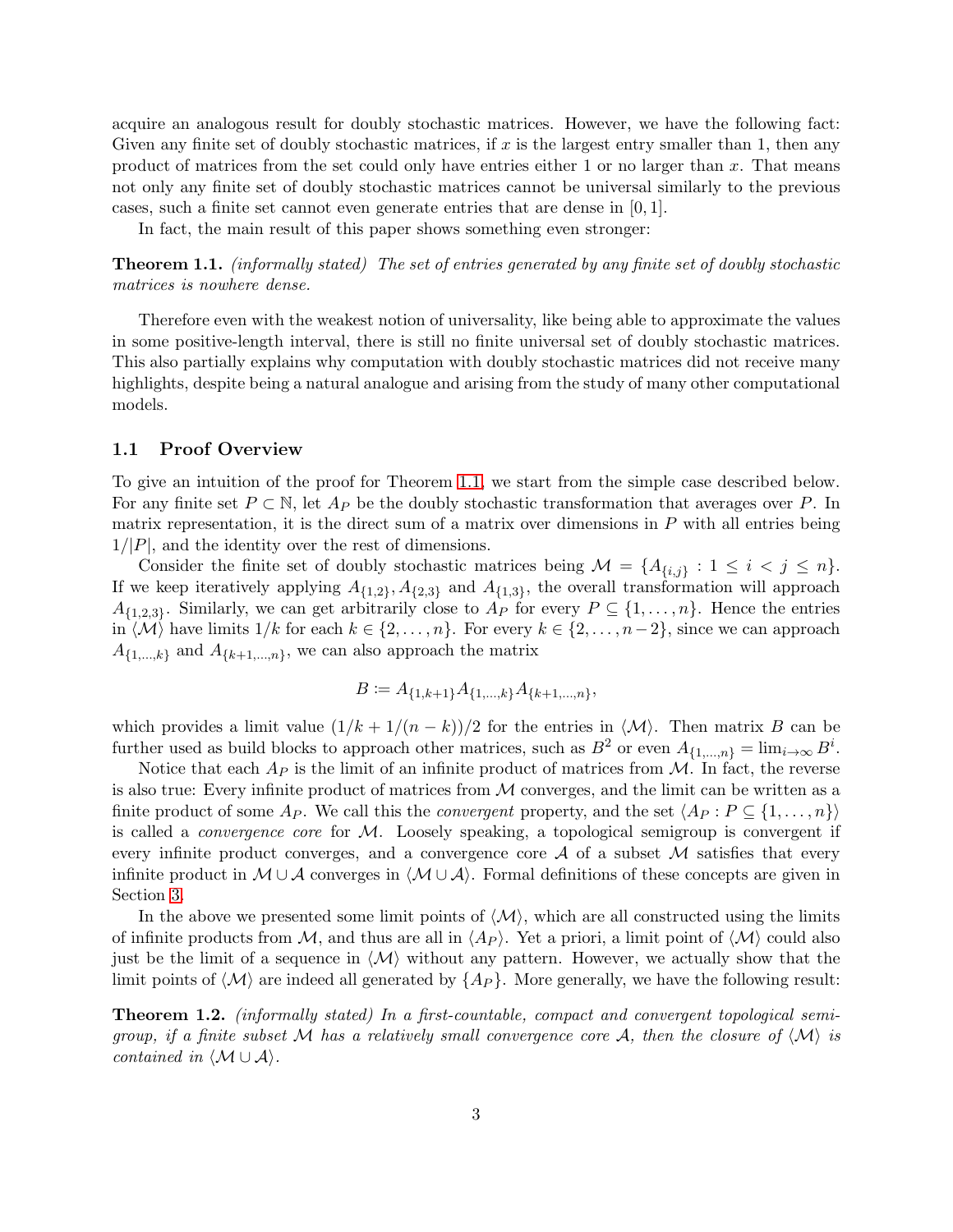The proof of Theorem [1.2](#page-2-1) is presented in Section [4.](#page-7-0) The idea of the proof is that for every sequence in  $\langle \mathcal{M} \rangle$  that converges to some  $D \in cl \langle \mathcal{M} \rangle$ , we can maintain a 'left part' L in  $\langle \mathcal{M} \cup \mathcal{A} \rangle$ and a 'right sequence'  $(R_i)_{i\in\mathbb{N}}$  in  $\langle \mathcal{M} \rangle$ , such that  $L \cdot \lim_{i\to\infty} R_i$  always equals to D. The goal is to make  $L = D$ . Whenever  $L \neq D$ , we show that it is always possible to extract an infinite product from the left of  $(R_i)_{i\in\mathbb{N}}$ , and since it converges in  $\langle \mathcal{M} \cup \mathcal{A} \rangle$  we can append it to the right of L. This extract-and-append process might go on indefinitely, but that means L becomes an infinite product itself, and thus can be rewritten as an element in  $\langle \mathcal{M} \cup \mathcal{A} \rangle$ , so that the process can continue. Therefore, the time series of this process can be indexed by ordinal numbers. In the actual proof, we construct  $L_{\alpha}$  and  $(R_{\alpha,i})_{i\in\mathbb{N}}$  for all  $\alpha<\omega^{\omega}$  via transfinite induction, and show that there must exist  $\alpha$  with  $L_{\alpha} = D$ .

The semigroup  $\mathcal{D}_n$  of  $n \times n$  doubly stochastic matrices is not convergent, i.e. not all infinite products converges, as it contains all permutations on  $n$  elements. To handle this, in Section [5.1](#page-9-0) we define a subclass of matrices called ε-*domestic matrices* to rule out those matrices that essentially performs permutations. It turns out for sufficiently small  $\varepsilon > 0$ , the set  $\mathcal{D}_{n,\varepsilon}$  of  $\varepsilon$ -domestic matrices is indeed a convergent semigroup, and indeed possess a finite convergence core, which is proved in Section [5.2.](#page-11-0) Hence the closure of every finitely generated subsemigroup of  $\mathcal{D}_{n,\varepsilon}$  is also finitely generated, and thus countable. Finally, in Section [5.3](#page-12-0) we show that every doubly stochastic matrices can be decomposed into an  $\varepsilon$ -domestic matrices and a permutation, which combined with above results together proves Theorem [1.1.](#page-2-0)

#### 1.2 Related Work

Although the viewpoint of computation as products of matrices has come a long way in quantum computation and (implicitly) in classical computation, the universality has rarely been discussed from this perspective. To the best of our knowledge, the only discussion with similar frameworks of universality was [\[Por13\]](#page-15-5).

Theory of semigroups is a crucial component in algebraic automata theory (see [\[Pin97\]](#page-15-6) for an exposition). Results from the study on semigroups of matrices have also found successful application to problems in computer science [\[KW19\]](#page-15-7).

Convergence of infinite products of (doubly) stochastic matrices has been extensively studied in the analysis of ergodic Markov chains and consensus algorithms (e.g. [\[CS77,](#page-14-4) [OSM04,](#page-15-8) [TN12\]](#page-15-9)). In particular, our result on the convergent property of  $\varepsilon$ -domestic matrices can be seen as an improvement of the result in [\[TN12\]](#page-15-9) on doubly stochastic matrices. Convergent properties for more general set of matrices was also studied in [\[DL92\]](#page-14-5).

# 2 Preliminaries

For a vector v and a matrix M, we use  $v[i]$  and  $M[i, j]$  to denote their entries at i-th row and j-th column. The symmetric group over n elements is denoted by  $S_n$ . For a permutation  $P \in S_n$ , we denote its action on an element  $i \in \{1, \ldots, n\}$  and a subset  $X \subseteq \{1, \ldots, n\}$  as Pi and PX. We also abuse the notation to use P as an  $n \times n$  permutation matrix, where  $P[i, j] = 1$  if and only if  $i = Pj$ .

A non-negative real square matrix is *stochastic* if every column sums to 1. A stochastic matrix is *doubly stochastic* if both every row and every column sums to 1. The set of all  $n \times n$  doubly stochastic matrices is denoted as  $\mathcal{D}_n$ . We use  $|\cdot|_1$  and  $|\cdot|_\infty$  to denote the  $\ell_1$  and  $\ell_\infty$  norms of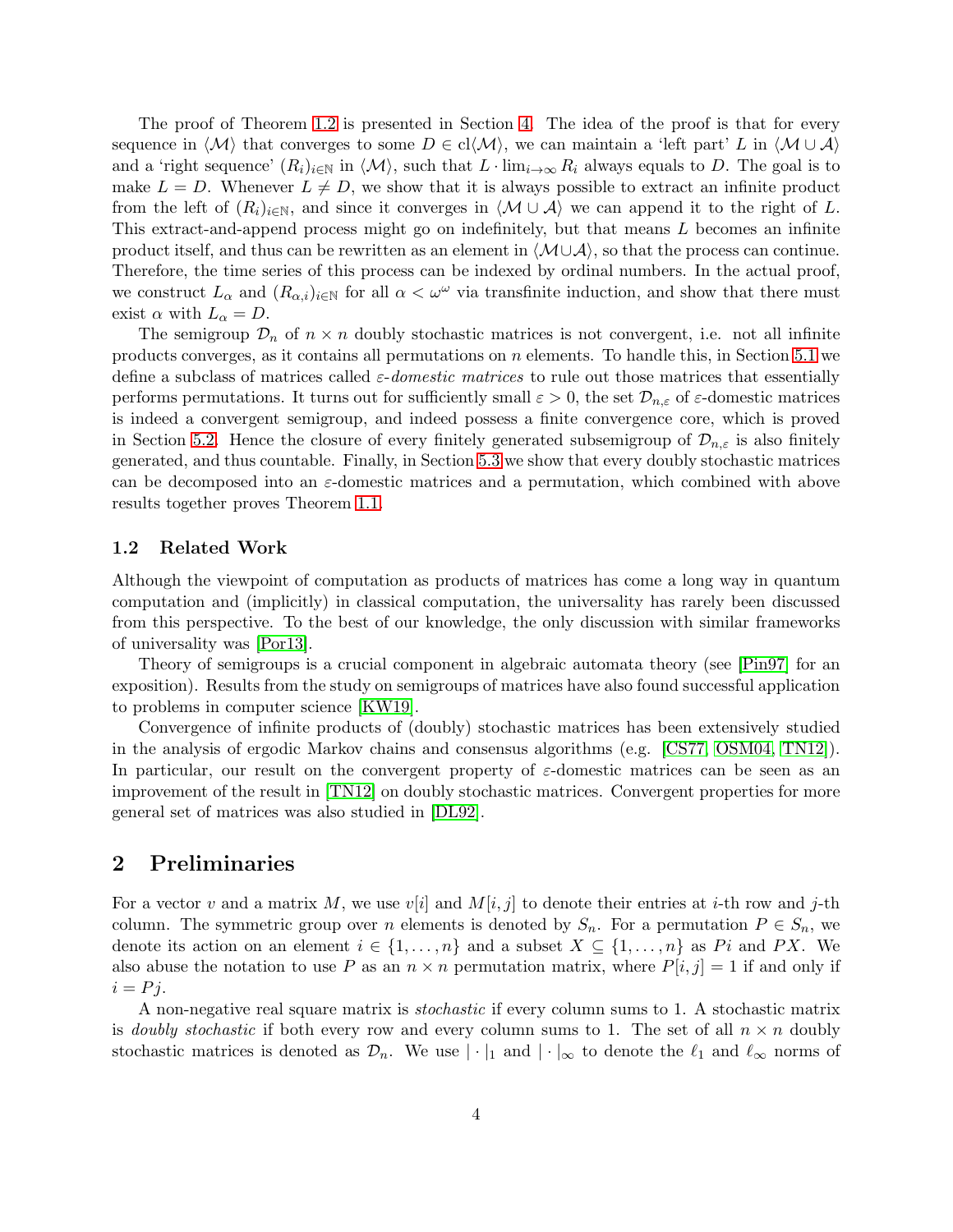vectors. Let  $\Delta_n = \{x \in [0,1]^n : |x|_1 = 1\}$  be the standard  $(n-1)$ -simplex. It is well known that  $\mathcal{D}_n$  induces a preorder on  $\Delta_n$  known as *majorization* (See e.g. [\[MOA11\]](#page-15-10)):

**Definition 2.1.** For two vectors  $p, q \in \Delta_n$ , we say p majorizes q, denoted as  $p \succ q$ , if there exists  $M \in \mathcal{D}_n$  such that  $q = Mp$ . Equivalently,  $p \succ q$  if and only if for all  $k \in \{1, \ldots, n\}$ ,

$$
\sum_{i=1}^k p^{\downarrow}[i] \ge \sum_{i=1}^k q^{\downarrow}[i],
$$

where  $p^{\downarrow} \in \triangle_n$  is vector p sorted in descending order, and similarly is  $q^{\downarrow}$ .

#### Ordinal Numbers

For more formal discussion on ordinal numbers, readers can refer to [\[Jec13\]](#page-14-6). Basically speaking, a set S is an *ordinal number* if it is well-ordered under  $\in$ , and every element of S is also a subset of S. We use lowercase Greek letters  $\alpha, \beta, \ldots$  to denote the ordinal numbers.

If  $\alpha$  is an ordinal number, then  $\alpha+1 := \alpha \cup {\alpha}$  is the successor ordinal of  $\alpha$ . An ordinal number which is not a successor is called a *limit ordinal*. The smallest nonzero limit ordinal is denoted by  $\omega$ , which is exactly the set of natural numbers N. For every nonzero ordinal  $\alpha$ , a transfinite sequence indexed by  $\alpha$  is a function F with domain  $\alpha$ , denoted as  $(F(\beta))_{\beta<\alpha}$ . When  $\alpha=\omega$ , this is the infinite sequence in the usual sense, also denoted as  $(F_i)_{i\in\mathbb{N}}$ .

Every nonzero ordinal α can be represented in a unique *Cantor Normal Form*:

$$
\alpha = \omega^{\beta_1} \cdot c_1 + \cdots + \omega^{\beta_k} \cdot c_k,
$$

where  $k, c_1, \ldots, c_k$  are nonzero natural numbers and  $\beta_1 > \ldots > \beta_k$  are ordinals. We use  $\ell(\alpha)$  to denote the lowest exponent  $\beta_k$ , and  $\rho(\alpha)$  to denote the smallest  $\gamma$  such that  $\gamma + \omega^{\ell(\alpha)} = \alpha$ , which can be written as

$$
\rho(\alpha) = \omega^{\beta_1} \cdot c_1 + \cdots + \omega^{\beta_{k-1}} \cdot c_{k-1} + \omega^{\beta_k} \cdot (c_k - 1).
$$

The *transfinite induction* on ordinals goes by the following scheme:

**Theorem 2.2.** Let  $P(\alpha)$  be a predicate on ordinals. Assume that:

- *1.* P(0) *is true;*
- 2.  $P(\alpha) \Rightarrow P(\alpha + 1)$  *for every ordinal*  $\alpha$ *;*

3. 
$$
\left(\bigwedge_{\beta<\alpha}P(\beta)\right)\Rightarrow P(\alpha) \text{ for every nonzero limit ordinal }\alpha.
$$

*Then*  $P(\alpha)$  *is true for every ordinal*  $\alpha$ *.* 

In Section [4,](#page-7-0) we use transfinite induction on  $\omega^{\omega}$  to prove Theorem [1.2.](#page-2-1) Notice that when  $\alpha < \omega^{\omega}$ we have  $\ell(\alpha) \in \mathbb{N}$ , so that we can perform subtraction on  $\ell(\alpha)$ .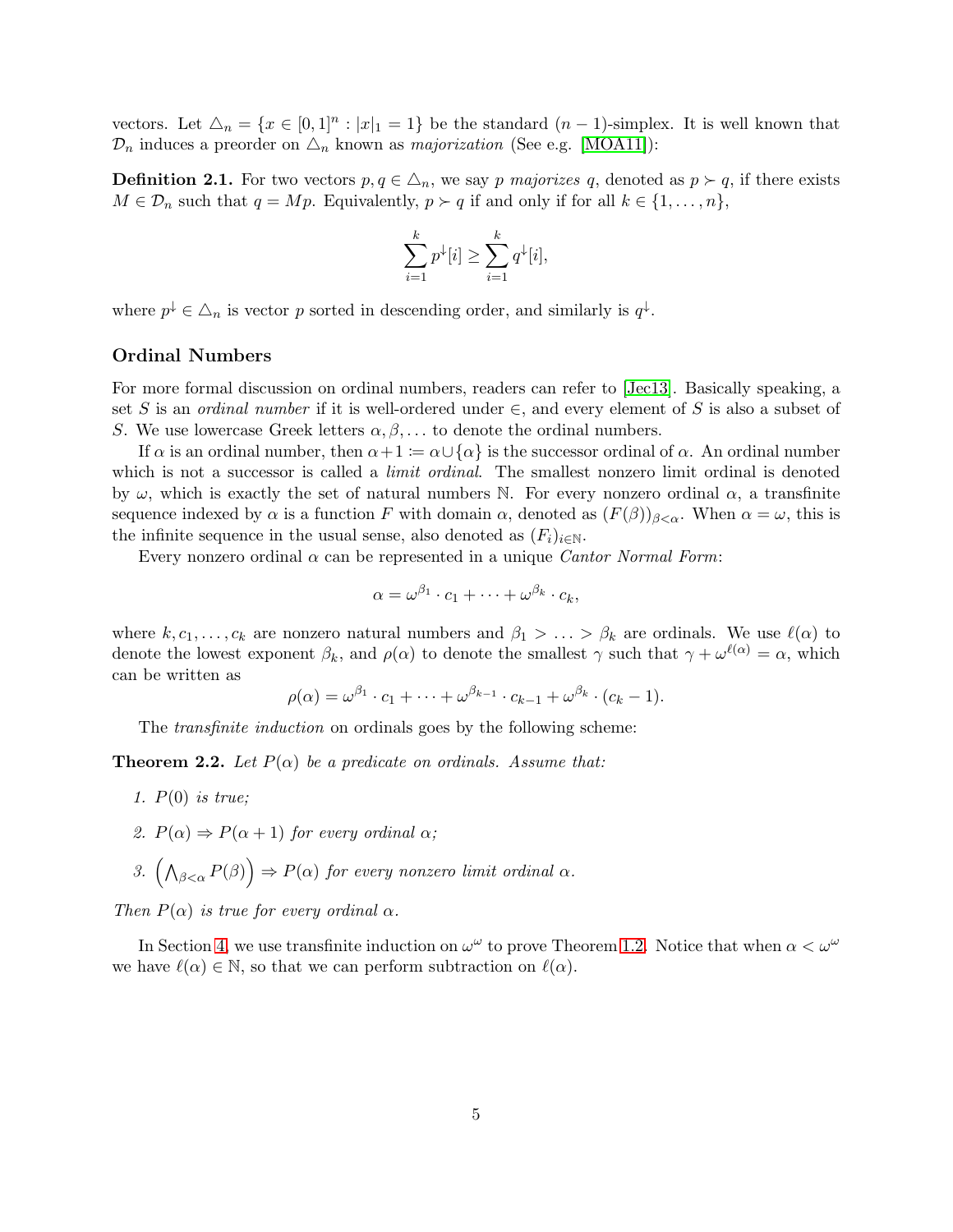### Topological Semigroups

For standard definitions in topology, readers can refer to [\[Wil12\]](#page-15-11). For the sake of simplicity, in this paper we mostly consider first-countable spaces, so that we can talk about closedness and compactness through sequences instead of nets.

A semigroup is a nonempty set equipped with an associative binary operator. A topological semigroup is a semigroup with a Hausdorff topology such that the semigroup operator is continuous. In particular, in a topological semigroup, if both  $\lim_{i\to\infty} A_i$  and  $\lim_{i\to\infty} B_i$  exists, then

$$
\lim_{i \to \infty} A_i B_i = \left(\lim_{i \to \infty} A_i\right) \left(\lim_{i \to \infty} B_i\right).
$$

For example, the set of all  $n \times n$  complex matrices forms a topological semigroup, with the semigroup operator being matrix multiplications and the topology induced by any matrix norm. The set  $\mathcal{D}_n$ of all  $n \times n$  doubly stochastic matrices is a subsemigroup of it.

An element  $\epsilon$  of a semigroup S is an *identity* if  $A\epsilon = \epsilon A = A$  for all  $A \in S$ . For a subset  $\mathcal{M} \subseteq S$ , we use  $\langle \mathcal{M} \rangle$  to denote the subsemigroup generated by M. Notice that if S has an identity  $\epsilon$ , then we also assume  $\epsilon \in \langle \mathcal{M} \rangle$ .

For a subset  $X$  of a topological space, we use cl  $X$  to denote its closure. For sanity check we need the following proposition, so that  $cl(M)$  is always a subsemigroup in any topological semigroup.

**Proposition 2.3.** In a topological semigroup S, if  $\mathcal{T}$  is a subsemigroup, then  $cl\mathcal{T}$  is also a sub*semigroup.*

Finally, a topological semigroup is *profinite* if it is a projective limit of finite discrete semigroups (See [\[KP17\]](#page-14-7) for a detailed survey on the subject). Profinite semigroup plays an important role in the study of formal language and automata theory [\[Alm05\]](#page-14-8). In this paper we make use of the following result:

<span id="page-5-1"></span>Theorem 2.4 ([\[Alm05\]](#page-14-8)). *A compact topological semigroup is profinite if and only if it is totally disconnected.*

# <span id="page-5-0"></span>3 Convergent Topological Semirgoups

**Definition 3.1.** The *(right)* infinite product  $\prod_{i\in\mathbb{N}}S_i$  in a topological semigroup S is the limit of the sequence  $(S_0 \cdots S_i)_{i \in \mathbb{N}}$ . If the limit exists in S, we say the infinite product *converges*.

Definition 3.2. A topological semigroup is *(right) convergent* if every right infinite product converges.

One can define left infinite product and left convergence symmetrically. In the rest of this paper, we stick with the right versions, and omit 'right' for succinctness.

*Example.* Here are some examples of convergent semigroups:

- The semigroup  $[0, 1]$  with multiplication and the standard topology is convergent.
- The extended non-negative real line  $[-\infty, +\infty]$  with semigroup operator max is convergent.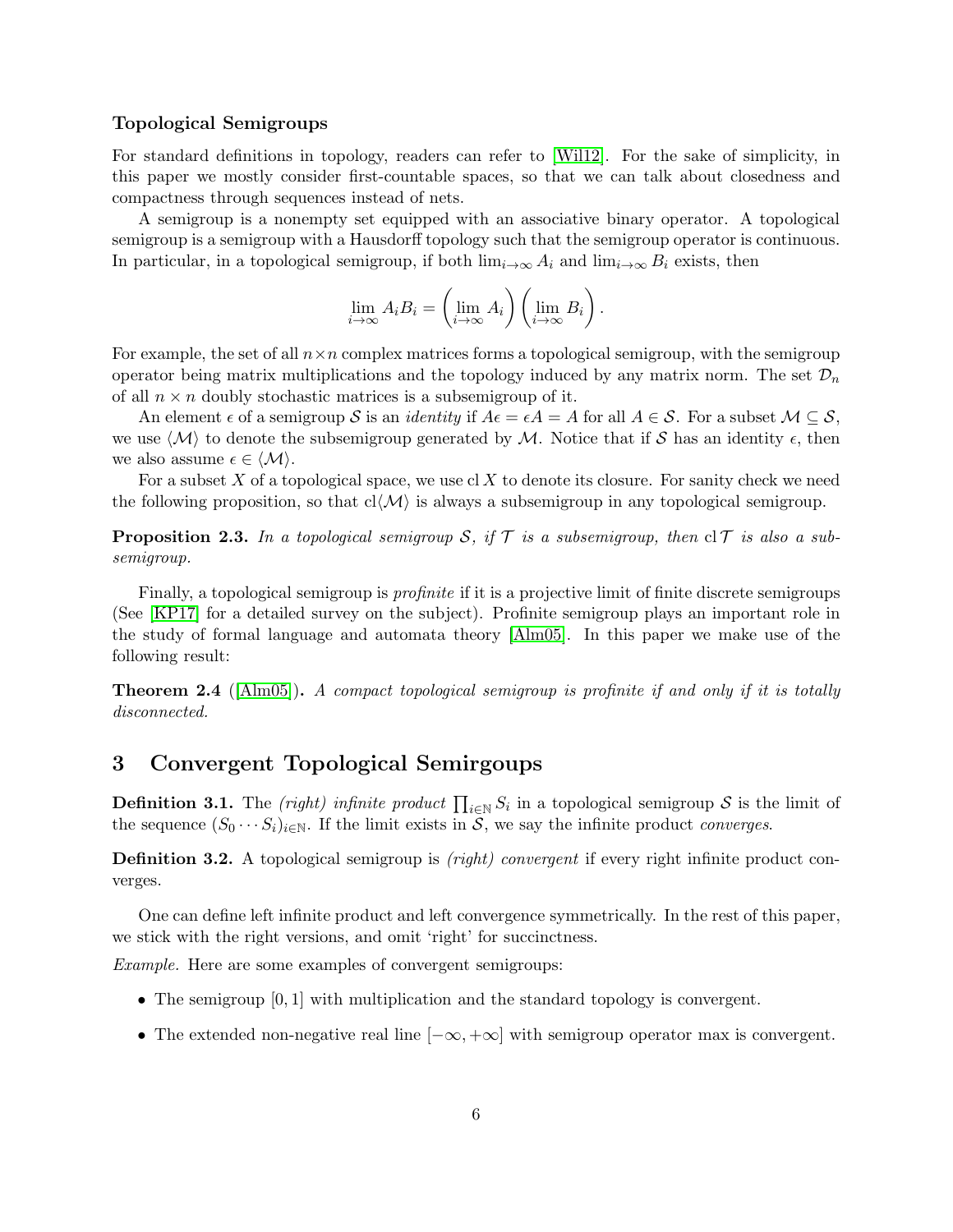• Let  $M_1 = \begin{pmatrix} 1 & 1/2 \\ 0 & 1/2 \end{pmatrix}$  $0 \t1/2$ and  $M_2 = \begin{pmatrix} 1/2 & 0 \\ 1/2 & 1 \end{pmatrix}$ . Then the semigroup of matrices  $cl \langle M_1, M_2 \rangle$  with matrix multiplication is convergent. However it is not convergent with respect to left infinite products.

<span id="page-6-0"></span>One may notice that none of the above examples is topological group. In fact we have the more general results:

**Lemma 3.3.** In a convergent semigroup S, if  $AS = B$  and  $BT = A$  then  $A = B$ .

*Proof.* The infinite product  $ASTST \cdots$  is the limit of the sequence  $(A, B, A, B, A, \ldots)$ , which exists only if  $A = B$  as S is Hausdorff.  $\Box$ 

<span id="page-6-1"></span>**Corollary 3.4.** In a convergent semigroup S, if an infinite product  $\prod_{i\in\mathbb{N}}S_i = A$  and  $S_0 = A$ , then *for every*  $i \in \mathbb{N}$ ,  $S_0 \cdots S_i = A$ .

*Proof.* Since S is convergent, for every  $k \in \mathbb{N}$  the infinite product  $\prod_{i>k} S_i$  converges, and  $A =$  $A(S_1 \cdots S_k) \cdot \prod_{i>k} S_i$ . Let  $A(S_1 \cdots S_k)$  be B in Lemma [3.3,](#page-6-0) then we have  $S_0 \cdots S_k = A(S_1 \cdots S_k) =$ A.  $\Box$ 

<span id="page-6-3"></span>**Lemma 3.5.** In a convergent semigroup  $S$ , if an infinite product  $\prod_{i\in\mathbb{N}}S_i = A$  and  $S$  appears *infinitely many times in*  $(S_i)_{i \in \mathbb{N}}$ *, then*  $AS = A$ *.* 

*Proof.* Suppose  $(i_k)_{k\in\mathbb{N}}$  is the strictly increasing sequence of indices such that  $S_{i_k} = S$ . Then

$$
AS = \lim_{k \to \infty} S_0 \cdots S_{i_k - 1} \cdot S = \lim_{k \to \infty} S_0 \cdots S_{i_k} = A.
$$

 $\Box$ 

<span id="page-6-2"></span>**Definition 3.6.** In a convergent semigroup S, we define  $A \triangleleft B$  if there exists  $S, T \in S$  such that  $B = SAT$ , and  $A \neq AT$ .

**Proposition 3.7.** For every convergent semigroup, the binary relation  $\triangleleft$  is a strict partial order.

*Proof.* It suffices to prove that  $\triangleleft$  is transitive and irreflexive.

- (Transitivity) Suppose  $A \triangleleft B$  and  $B \triangleleft C$ , where  $B = S_1AT_1$  and  $C = S_2BT_2$ . Then  $C =$  $S_2S_1AT_1T_2$ , and since  $A \neq AT_1$  we have  $A \neq AT_1T_2$  by Lemma [3.3.](#page-6-0) Thus  $A \triangleleft C$ .
- (Irreflexivity) Assume by contraction  $A \triangleleft A$ , that is  $A = SAT$  and  $A \neq AT$  for some  $A, S, T \in$ S. Let  $S^{\omega} = \prod_{i \in \mathbb{N}} S$  and  $T^{\omega} = \prod_{i \in \mathbb{N}} T$ . Then we have

$$
A = SAT = S^2AT^2 = \dots = \lim_{i \to \infty} S^iAT^i = \lim_{i \to \infty} S^i \cdot A \cdot \lim_{i \to \infty} T^i = S^{\omega}AT^{\omega}.
$$

Therefore  $AT^{\omega} = SAT \cdot \lim_{i \to \infty} T^i = SAT^{\omega}$ , and

$$
AT^{\omega} = SAT^{\omega} = S^2AT^{\omega} = \dots = \lim_{i \to \infty} S^iAT^{\omega} = S^{\omega}AT^{\omega} = A.
$$

That means  $AT = A$  by Corollary [3.4,](#page-6-1) which is a contradiction.

The *height* of a partially ordered set is the maximum cardinality of a chain. Since  $\triangleleft$  is a strict partial order on every convergent semigroup, we can define the height of any subset as its height with the partial order induced by  $\triangleleft$ .

Finally, we define the concept of convergence cores: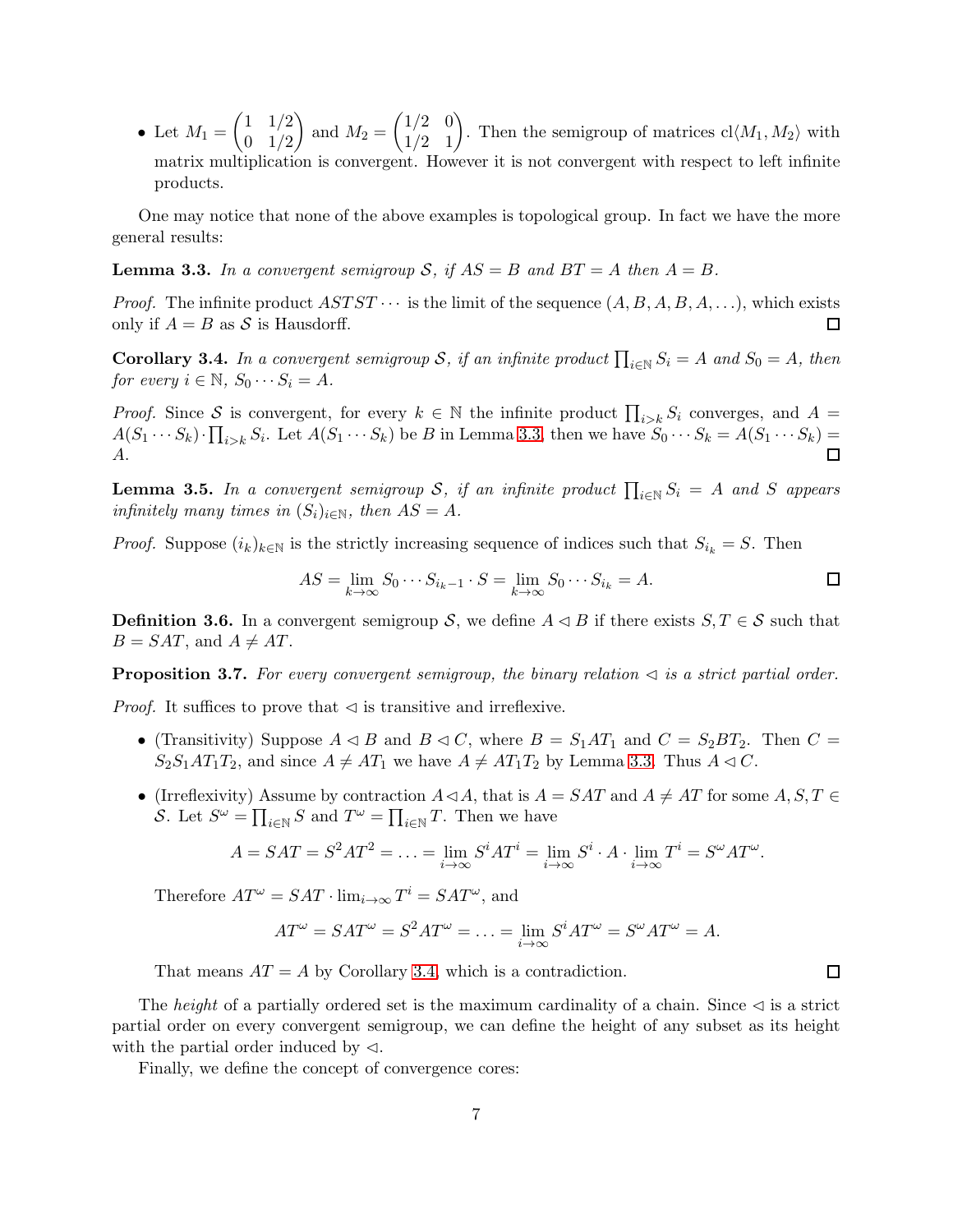**Definition 3.8.** Given a convergent semigroup S and a subset  $M \subseteq S$ , a subset  $A \subseteq S$  is a *convergence core* of M if for every infinite product  $\prod_{i\in\mathbb{N}}S_i$  in  $\mathcal{M}\cup\mathcal{A}$ , there exists  $k\in\mathbb{N}$  such that  $\prod_{i>k} S_i \in A$ .

*Example.* In correspondence with the previous examples of convergent semigroups, we have:

- In the semigroup [0, 1] with multiplication, for any  $x < 1$ ,  $\{0\} \cup (x, 1]$  is a convergence core of  $[0, 1]$ , and  $\{0\}$  is a convergence core of  $[0, x]$ .
- In the semigroup  $[-\infty, +\infty]$  with operator max, for any subset  $X \subset [-\infty, +\infty]$ , X is a convergence core of itself.
- In the semigroup  $\text{cl}\langle M_1, M_2 \rangle$  with matrix multiplication, the set  $\left\{ \begin{pmatrix} x & x \\ 1-x & 1-x \end{pmatrix} \right\}$  $\bigg) : x \in [0,1]$ is a convergence core of the whole semigroup.

# <span id="page-7-0"></span> $4\quad \omega^\omega\text{-Indeed Sequence of Limits in Convergent Semirgoups}$

<span id="page-7-1"></span>**Lemma 4.1.** *Given a semigroup* S *with identity and a subset*  $M \subseteq S$ *, for every*  $L \in S$  *and*  $R \in \langle \mathcal{M} \rangle$  that  $L \neq LR$ , there exists  $M \in \mathcal{M}$  and  $R' \in \langle \mathcal{M} \rangle$  such that  $LR = LMR'$  and  $L \neq LM$ .

*Proof.* Suppose  $R = M_1 \cdots M_k$  where  $M_1, \ldots, M_k \in \langle \mathcal{M} \rangle$ . Since  $L \neq LM_1 \cdots M_k$ , there exists a smallest  $i \in \{1, \ldots, k\}$  such that  $L \neq LM_1 \cdots M_i$ . That means

$$
L = LM_1 \cdots M_{i-1} \neq LM_1 \cdots M_i = LM_i.
$$

<span id="page-7-2"></span>Let  $M = M_i$  and  $R' = M_{i+1} \cdots M_k$ , then  $LR = LM_i \cdots M_k = LMR'$  and  $L \neq LM$ .

Lemma 4.2. *Given a first-countable, compact and convergent semigroup* S *with identity, and a finite subset*  $M \subset S$  *with convergence core* A, for every  $D \in cl \langle M \rangle$  *there exists an*  $\omega^{\omega}$ -index *sequence of pairs*  $((L_{\alpha},(R_{\alpha,i})_{i\in\mathbb{N}}))_{\alpha<\omega^{\omega}}$ *, where*  $L_{\alpha}\in\langle \mathcal{M}\cup\mathcal{A}\rangle$  *and*  $R_{\alpha,i}\in\langle \mathcal{M}\rangle$ *, such that:* 

- *1. For all*  $\alpha < \omega^{\omega}$ ,  $\lim_{i \to \infty} R_{\alpha,i}$  *exists in* S, and  $L_{\alpha} \cdot \lim_{i \to \infty} R_{\alpha,i} = D$ .
- 2. For all  $0 < \alpha < \omega^{\omega}$ , either the following two properties hold:
	- *There exists*  $S \in \langle \mathcal{M} \cup \mathcal{A} \rangle$  *such that*  $L_{\alpha} = L_{\rho(\alpha)}S$ *, and*  $L_{\alpha} \neq L_{\rho(\alpha)}$ *.*
	- *- If*  $\ell(\alpha) > 0$ , then  $L_{\alpha} = \lim_{i \to \infty} L_{\rho(\alpha) + \omega^{\ell(\alpha) 1} \cdot i}$ .

*Or there exists*  $\beta < \alpha$  *such that*  $L_{\beta} = D$ .

*Proof.* The proof is by building up the sequence with transfinite induction on  $\alpha < \omega^{\omega}$ .

- For  $\alpha = 0$ , let  $L_0$  be the identity, and  $(R_{0,i})_{i \in \mathbb{N}}$  be the sequence in  $\langle \mathcal{M} \rangle$  whose limit is D.
- For each  $\alpha < \omega^{\omega}$ , suppose  $(L_{\alpha}, (R_{\alpha,i})_{i\in \mathbb{N}})$  is already constructed. If  $L_{\alpha} = D$  then let  $L_{\alpha+1} =$  $L_{\alpha}$  and  $R_{\alpha+1,i} = R_{\alpha,i}$  for all  $i \in \mathbb{N}$ . Otherwise construct  $(L_{\alpha+1,i}(R_{\alpha+1,i})_{i \in \mathbb{N}})$  as follows:

 $\Box$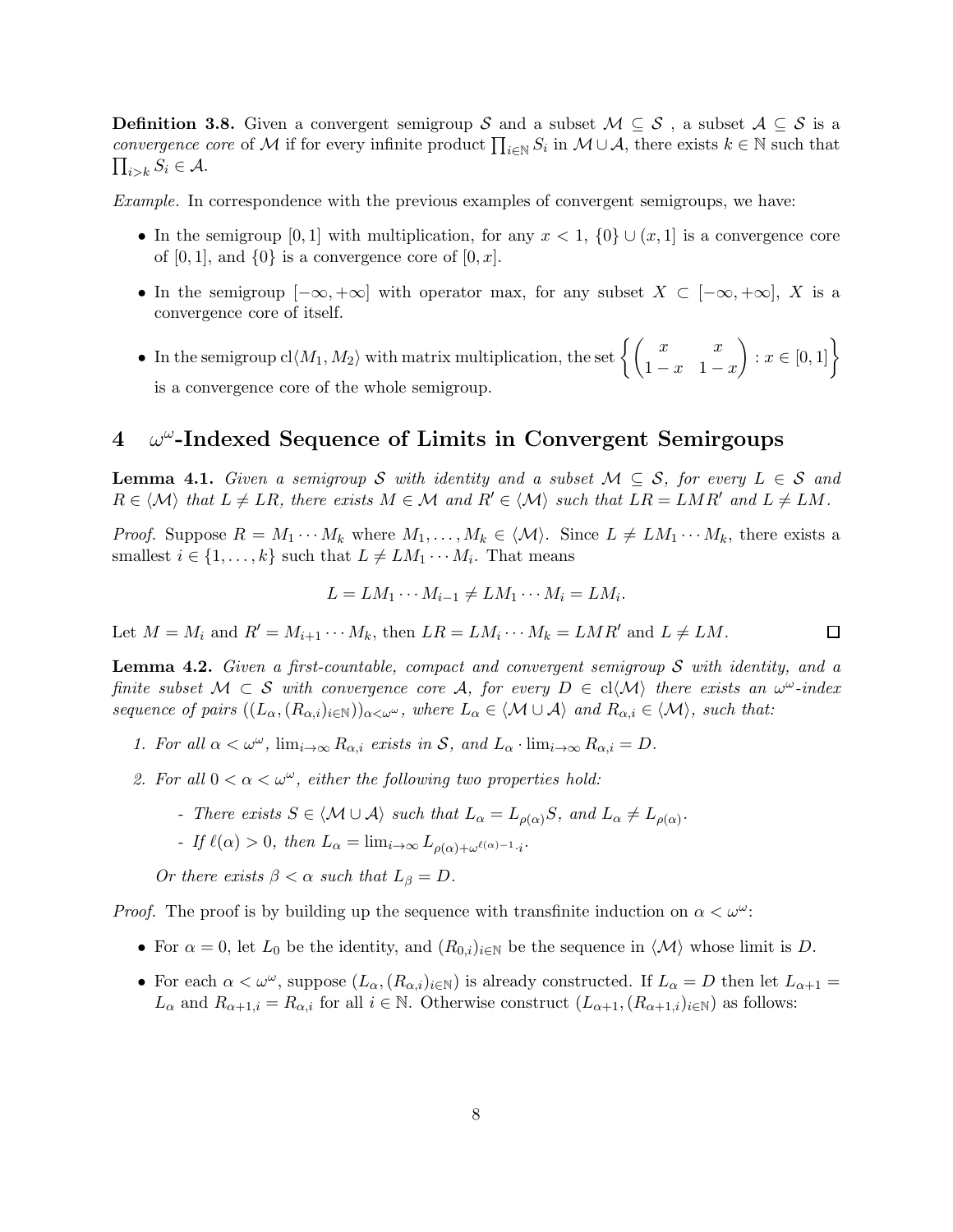1. Since  $L_{\alpha} \neq D$ , there are infinitely many  $i \in \mathbb{N}$  such that  $L_{\alpha} \neq L_{\alpha}R_{\alpha,i}$ . For those i, by Lemma [4.1](#page-7-1) there exists  $M_i \in \mathcal{M}$  and  $R'_{\alpha,i} \in \langle \mathcal{M} \rangle$  such that  $L_{\alpha}R_{\alpha,i} = L_{\alpha}M_iR'_{\alpha,i}$  and  $L_{\alpha} \neq L_{\alpha}M_i$ . Since M is finite, there exists  $M \in \mathcal{M}$  such that the set

$$
I = \{ i \in \mathbb{N} : L_{\alpha} \neq L_{\alpha} R_{\alpha, i} \text{ and } M_i = M \}
$$

is infinite. Let  $L_{\alpha+1} = L_{\alpha}M$ , so we have  $L_{\alpha+1} \neq L_{\alpha}$ .

2. Take  $(R_{\alpha+1,i})_{i\in\mathbb{N}}$  as a converging subsequence of  $(R'_{\alpha,i})_{i\in I}$ , thanks to the compactness of S. Since  $(L_{\alpha+1}R_{\alpha+1,i})_{i\in\mathbb{N}}$  is a subsequence of  $(L_{\alpha}M_iR'_{\alpha,i})_{i\in I} = (L_{\alpha}R_{\alpha,i})_{i\in I}$ , which is further a subsequence of  $(L_{\alpha}R_{\alpha,i})_{i\in\mathbb{N}}$ , we have

$$
L_{\alpha+1} \cdot \lim_{i \to \infty} R_{\alpha+1,i} = \lim_{i \to \infty} L_{\alpha+1} R_{\alpha+1,i} = \lim_{i \to \infty} L_{\alpha} R_{\alpha,i} = L_{\alpha} \cdot \lim_{i \to \infty} R_{\alpha,i} = D.
$$

- For each nonzero limit oridinal  $\alpha < \omega^{\omega}$ , suppose  $(L_{\beta}, (R_{\beta,i})_{i\in \mathbb{N}})$  is already constructed for every  $\beta < \alpha$ . If there exists  $\beta < \alpha$  that  $L_{\beta} = D$  then let  $L_{\alpha} = L_{\beta}$  and  $R_{\alpha}, i = R_{\beta}, i$  for all  $i \in \mathbb{N}$ . Otherwise construct  $(L_{\alpha}, (R_{\alpha,i})_{i \in \mathbb{N}})$  as follows:
	- 1. For each  $j \in \mathbb{N}$ , let  $\alpha_j = \rho(\alpha) + \omega^{\ell(\alpha)-1} \cdot j$ , so  $\rho(\alpha) = \alpha_0$  and  $\rho(\alpha_{j+1}) = \alpha_j < \alpha$ . That means for every  $j \in \mathbb{N}$  there exists  $S_j \in \langle \mathcal{M} \cup \mathcal{A} \rangle$  such that  $L_{\alpha_{j+1}} = L_{\alpha_j} S_j$ , and  $L_{\alpha_{j+1}} \neq L_{\alpha_j}$ . Therefore

$$
\lim_{j \to \infty} L_{\alpha_j} = L_{\rho(\alpha)} \cdot \prod_{j \in \mathbb{N}} S_j = L_{\rho(\alpha)} S_0 \cdots S_{k-1} S'_k A
$$

for some  $k \geq 1$ ,  $S'_{k} \in \langle \mathcal{M} \cup \mathcal{A} \rangle$  and  $A \in \mathcal{A}$ . Let  $L_{\alpha}$  be the limit  $\lim_{j \to \infty} L_{\alpha_j}$ . Since  $L_{\rho(\alpha)}S_0 = L_{\alpha_1} \neq L_{\rho(\alpha)}$ , by Corollary [3.4](#page-6-1) we have  $L_{\alpha} \neq L_{\rho(\alpha)}$ .

2. Let R be a cluster point of the sequence  $(\lim_{i\to\infty} R_{\alpha_i,i})_{i\in\mathbb{N}}$ , whose existence is guaranteed by compactness, and thus

$$
L_{\alpha}R = \lim_{j \to \infty} L_{\alpha_j}R = \lim_{j \to \infty} \left( L_{\alpha_j} \cdot \lim_{i \to \infty} R_{\alpha_j, i} \right) = D.
$$

Now that R is in  $\text{cl}\{R_{\alpha_j,i} : i,j \in \mathbb{N}\}\$ , simply take  $(R_{\alpha,i})_{i\in\mathbb{N}}$  as a sequence in  $\{R_{\alpha_j,i} : i,j \in \mathbb{N}\}\$ N} that converges to R, so that  $L_{\alpha} \cdot \lim_{i \to \infty} R_{\alpha,i} = D$  holds. □

Theorem 4.3. *In a first-countable, compact and convergent semigroup* S *with identity, if a finite subset*  $M \subset S$  *has a finite height convergence core* A, then  $cl(M) \subseteq \langle M \cup A \rangle$ .

*Proof.* We are going to show that if the convergence core A has finite height, then for every  $D \in cl\langle \mathcal{M} \rangle$ , in the sequence  $((L_{\alpha},(R_{\alpha,i})_{i\in\mathbb{N}}))_{\alpha<\omega^{\omega}}$  constructed in Lemma [4.2](#page-7-2) there exists  $\alpha<\omega^{\omega}$ such that  $L_{\alpha} = D$ .

Assume the contrary, that for all  $\alpha < \omega^{\omega}$ ,  $L_{\alpha} \neq D$ . In Lemma [4.2](#page-7-2) we showed that for all  $0 < \alpha < \omega^{\omega}$  there exists  $S \in \langle \mathcal{M} \cup \mathcal{A} \rangle$  such that  $L_{\alpha} = L_{\rho(\alpha)}S$ . By the construction in Lemma [4.2,](#page-7-2) when  $\ell(\alpha) > 0$  we can write  $S = TA_{\alpha}$ , where  $T \in \langle \mathcal{M} \cup \mathcal{A} \rangle$  and  $A_{\alpha} \in \mathcal{A}$ .

Now consider the case when  $\ell(\alpha) > 1$ . With the same definitions of  $\alpha_j$  and  $S_j$ , we can further assume  $S_j = T_j A_{\alpha_{j+1}}$  for every  $j \in \mathbb{N}$ , since  $\ell(\alpha_{j+1}) = \ell(\alpha) - 1 > 0$ . On the other hand, there exists  $k \in \mathbb{N}$  and some  $S_k'' \in \langle \mathcal{M} \cup \mathcal{A} \rangle$  such that

$$
A_{\alpha} = S_{k}'' \cdot \prod_{j>k} S_j = S_{k}'' T_{k+1} A_{\alpha_{k+2}} \cdot \prod_{j>k+1} S_j.
$$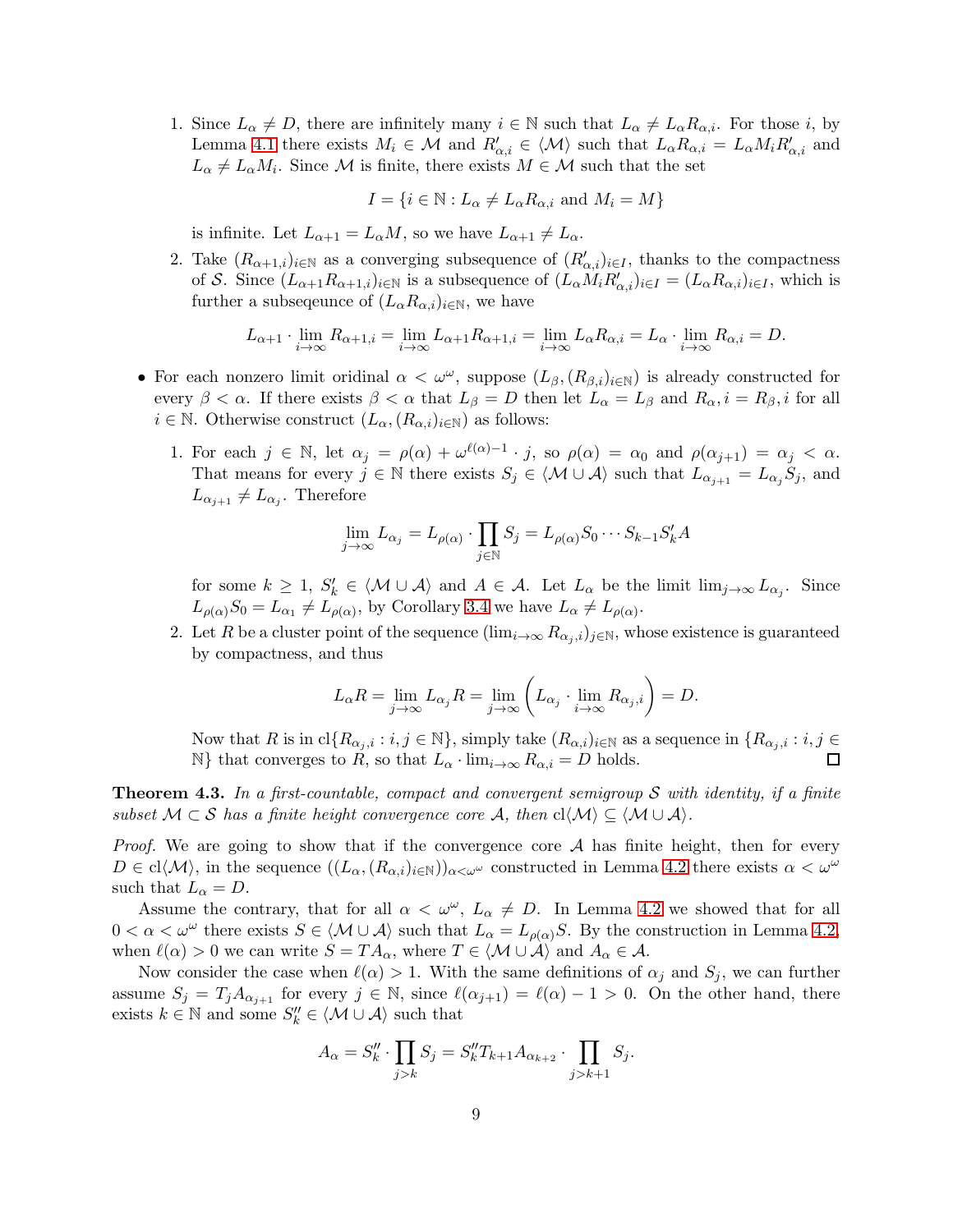Moreover, we know  $A_{\alpha_{k+2}} \neq A_{\alpha_{k+2}} \cdot \prod_{j>k+1} S_j$ , since otherwise it means  $\prod_{j>k} S_j = S_{k+1}$ , which further implies  $S_{k+1}S_{k+2} = S_{k+1}$  by Corollary [3.4.](#page-6-1) That leads to  $L_{\alpha_{j+2}} = L_{\alpha_{j+1}}$ , contradicting to the proven fact in Lemma [4.2.](#page-7-2) Therefore with Definition [3.6](#page-6-2) we have  $A_{\alpha_{k+2}} \triangleleft A_{\alpha}$ 

The above implies the following: for every  $\alpha < \omega^{\omega}$  such that  $\ell(\alpha) > 1$ , there exists  $\beta < \alpha$ with  $\ell(\beta) = \ell(\alpha) - 1$ , such that  $A_{\beta} \lhd A_{\alpha}$ . Thus there exists arbitrarily long chains in A, which contradicts to the fact that  $A$  has finite height.  $\Box$ 

<span id="page-9-2"></span>Corollary 4.4. *In a first-countable, compact and convergent semigroup* S *with identity, if a finite subset*  $M \subset S$  *has a finite convergence core* A, then  $cl \langle M \rangle$  *is finitely generated. Furthermore,*  $cl\langle \mathcal{M} \rangle$  *is a profinite topological semigroup.* 

*Proof.* Let A' be the subset of A which consists of  $A \in \mathcal{A}$  that can be expressed as an infinite product in M. On one hand,  $A'$  is still a convergence core of M, and it is finite and thus finite height, so  $\text{cl}\langle \mathcal{M} \rangle \subseteq \langle \mathcal{M} \cup \mathcal{A}' \rangle$ . On the other hand, since  $\mathcal{A}' \subseteq \text{cl}\langle \mathcal{M} \rangle$  we have  $\langle \mathcal{M} \cup \mathcal{A}' \rangle \subseteq \text{cl}\langle \mathcal{M} \rangle$ , so we actually have  $\text{cl}\langle\mathcal{M}\rangle = \langle\mathcal{M}\cup\mathcal{A}'\rangle$ . Hence  $\text{cl}\langle\mathcal{M}\rangle$  is finitely generated.

Since  $cl(\mathcal{M})$  is finitely generated, it is countable. Also it is a closed subspace of the compact Hausdorff space S, so it is compact and Hausdorff itself and thus normal. Therefore  $cl(\mathcal{M})$  is totally disconnected, and by Theorem [2.4](#page-5-1) it is profinite.  $\Box$ 

# <span id="page-9-0"></span>5 Doubly Stochastic Matrices and ε-Domestic Matrices

#### $5.1$   $\varepsilon$ -Domestic Matrices as Convergent Semigroups

**Definition 5.1.** For any  $\varepsilon \in (0, (2n)^{-1}]$ , a doubly stochastic matrix  $M \in \mathcal{D}_n$  is  $\varepsilon$ -domestic, if there do not exist two subsets  $X, Y \subseteq \{1, \ldots, n\}$  such that  $X \neq Y, |X| = |Y|$ , and

<span id="page-9-1"></span>
$$
\sum_{i \in X, j \in Y} M[i, j] > (1 - \varepsilon)|X|.
$$

The set of all  $n \times n$  *ε*-domestic matrices is denoted as  $\mathcal{D}_{n,\varepsilon}$ .

**Proposition 5.2.** For all  $\varepsilon \in (0, (2n)^{-1}]$ ,  $\mathcal{D}_{n,\varepsilon}$  is closed under matrix multiplication, and thus *forms a semigroup.*

*Proof.* For every  $A, B \in \mathcal{D}_{n,\varepsilon}$  and  $X, Y \subseteq \{1, \ldots, n\}$  such that  $X \neq Y$  and  $|X| = |Y|$ , we have

$$
\sum_{i \in X, j \in Y} (AB)[i, j] = \sum_{i \in X, j \in Y} \sum_{k=1}^{n} A[i, k] B[k, j] \n= \sum_{k=1}^{n} \left( \sum_{i \in X} A[i, k] \right) \left( \sum_{j \in Y} A[k, j] \right) =: \sum_{k=1}^{n} A[X, k] B[k, Y]
$$
\n(1)

where we use  $A[X, k]$  and  $B[k, Y]$  to denote  $\sum_{i \in X} A[i, k]$  and  $\sum_{j \in Y} A[k, j]$  respectively. Notice that we have

$$
\sum_{k=1}^{n} A[X,k] = \sum_{k=1}^{n} B[k,Y] = |X|, \quad 0 \le A[X,k], B[k,Y] \le 1, \ \forall k = 1, \dots, n.
$$

Now suppose  $Z \subseteq \{1, \ldots, n\}$  consists of the indices of the largest  $|X|$  elements in  $(A[X, k])_{k=1,\ldots,n}$ . There are two possibilities: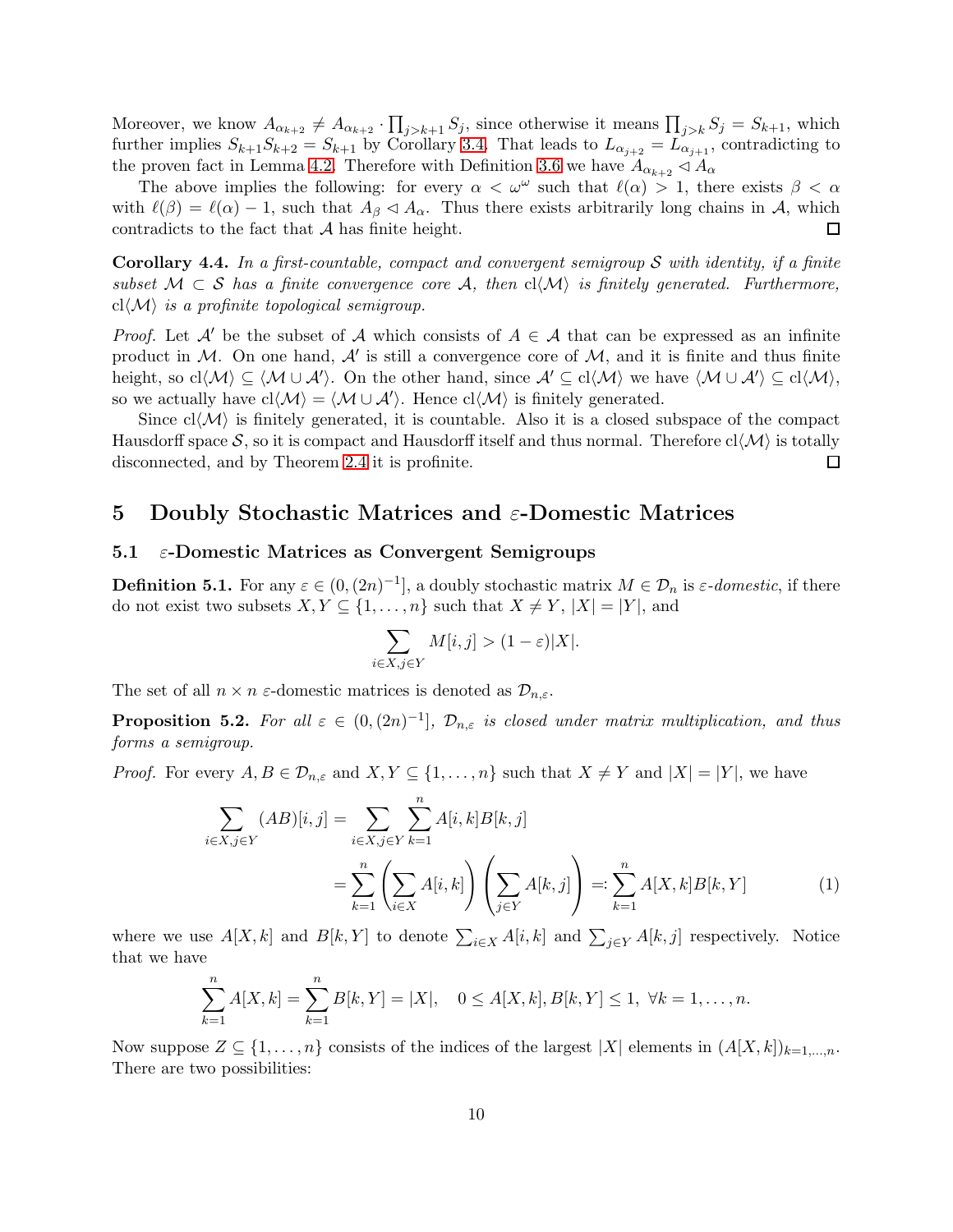• If  $Z = Y$ , then Eq. [\(1\)](#page-9-1) is maximized when  $B[k, Y] = 1$  for all  $k \in Y$ , thus

$$
\sum_{i \in X, j \in Y} (AB)[i, j] \le \sum_{k \in Y} A[X, k] = \sum_{i \in X, k \in Y} A[i, k] \le (1 - \varepsilon)|X|.
$$

• If  $Z \neq Y$ , then Eq. [\(1\)](#page-9-1) is maximized when  $B[k, Z] = 1$  for all but one  $k \in Z$ , which is denoted by  $k_0$ . It corresponds to the smallest  $A[X, k]$  for  $k \in \mathbb{Z}$ , and  $B[k_0, \mathbb{Z}] = 1 - \varepsilon |X|$  since

$$
\sum_{k \in \mathbb{Z}} B[k, Y] = \sum_{k \in \mathbb{Z}, j \in Y} B[k, j] \le (1 - \varepsilon)|X|.
$$

Therefore for  $k \notin \mathbb{Z}$ , we have  $B[k, \mathbb{Z}] \leq \varepsilon |X| \leq B[k_0, \mathbb{Z}]$ , as  $\varepsilon \leq (2n)^{-1}$ . Thus  $\mathbb Z$  is also the indices of the largest |X| elements in  $(B[k, Y])_{k=1,\dots,n}$ , and Eq. [\(1\)](#page-9-1) is maximized (regardless of the constraint on  $\sum_{k \in \mathbb{Z}} A[X, k]$  when  $A[X, k] = 1$  for all  $k \in \mathbb{Z}$ , so

$$
\sum_{i \in X, j \in Y} (AB)[i, j] \le \sum_{k \in Z} B[k, Y] \le (1 - \varepsilon)|X|.
$$

<span id="page-10-2"></span>In order to show that  $\mathcal{D}_{n,\varepsilon}$  is actually convergent, we need the following lemmas:

**Lemma 5.3.** For all  $p, q \in \Delta_n$  and  $M \in \mathcal{D}_{n,\varepsilon}$  such that  $q = Mp$ ,  $|p - q|_{\infty} \leq 2n\varepsilon^{-1}|p^{\downarrow} - q^{\downarrow}|_{\infty}$ .

*Proof.* Suppose  $|p^{\downarrow} - q^{\downarrow}|_{\infty} = \delta$ , and let  $A, B \in S_n$  be the permutations such that  $q = Aq^{\downarrow}$  and  $p = Bp^{\downarrow}$ . Let

$$
K = \{k \in \{1, \dots, n-1\} : p^{\downarrow}[k] - p^{\downarrow}[k+1] > \varepsilon^{-1}\delta\} \cup \{0, n\},\
$$

We prove in below that for each  $k \in K$ ,  $A\{1,\ldots,k\} = B\{1,\ldots,k\}$ .

If  $k = 0$  or  $k = n$ , the claim is trivially true. For  $k \in K$  that  $0 < k < n$ , assume the contrary that A and B send  $\{1, \ldots, k\}$  to different sets X and Y. Then

<span id="page-10-0"></span>
$$
\sum_{i \in X} q[i] = \sum_{i \in X} \sum_{j=1}^{n} M[i, j] p[j] =: \sum_{j=1}^{n} M[X, j] p[j]
$$
 (2)

where we use  $M[X, j]$  to denote  $\sum_{i \in X} M[i, j]$ . Notice that Y consists of the indices of the largest k elements in p, while we have  $\sum_{j\in Y} M[X,j] \leq (1-\varepsilon)k$ , and  $0 \leq M[X,j] \leq 1$  since M is  $\varepsilon$ -domestic. Therefore Eq. [\(2\)](#page-10-0) is maximized when  $M[X, j] = 1$  for all but one  $j \in Y$ , which corresponds to the smallest  $p[j]$  for  $j \in Y$ , and there we have  $M[X, j] = 1 - \varepsilon k$ . Thus

$$
\sum_{i \in X} q[i] = \sum_{j=1}^{n} M[X,j]p[j] \le \sum_{j \in Y} p[j] - \varepsilon k p^{\downarrow}[k] + \varepsilon k p^{\downarrow}[k+1] < \sum_{j \in Y} p[j] - k\delta.
$$

On the other hand,

$$
\sum_{i \in X} q[i] = \sum_{i=1}^{k} q^{\downarrow}[i] \ge \sum_{i=1}^{k} (p^{\downarrow}[i] - \delta) = \sum_{j \in Y} p[j] - k\delta,
$$

which leads to a contradiction.

Now for each  $i \in \{1, \ldots, n\}$ , let  $k = A^{-1}i$ , and let  $k_1, k_2 \in K$  be the closest pair in K such that  $k_1 < k \leq k_2$ . The result above implies that  $A\{k_1 + 1, \ldots, k_2\} = B\{k_1 + 1, \ldots, k_2\}$ , so  $k' = B^{-1}i$ must also satisfy  $k_1 < k' \leq k_2$ . Therefore

<span id="page-10-1"></span>
$$
|p[i] - q[i]| = |p^{\downarrow}[k] - q^{\downarrow}[k']| \le |p^{\downarrow}[k_1 + 1] - p^{\downarrow}[k_2]| + |p^{\downarrow} - q^{\downarrow}|_{\infty} \le n\varepsilon^{-1}\delta + |p^{\downarrow} - q^{\downarrow}|_{\infty}.
$$
  
As  $\varepsilon^{-1} \ge 2n$ , this concludes  $|p - q|_{\infty} \le 2n\varepsilon^{-1}|p^{\downarrow} - q^{\downarrow}|_{\infty}$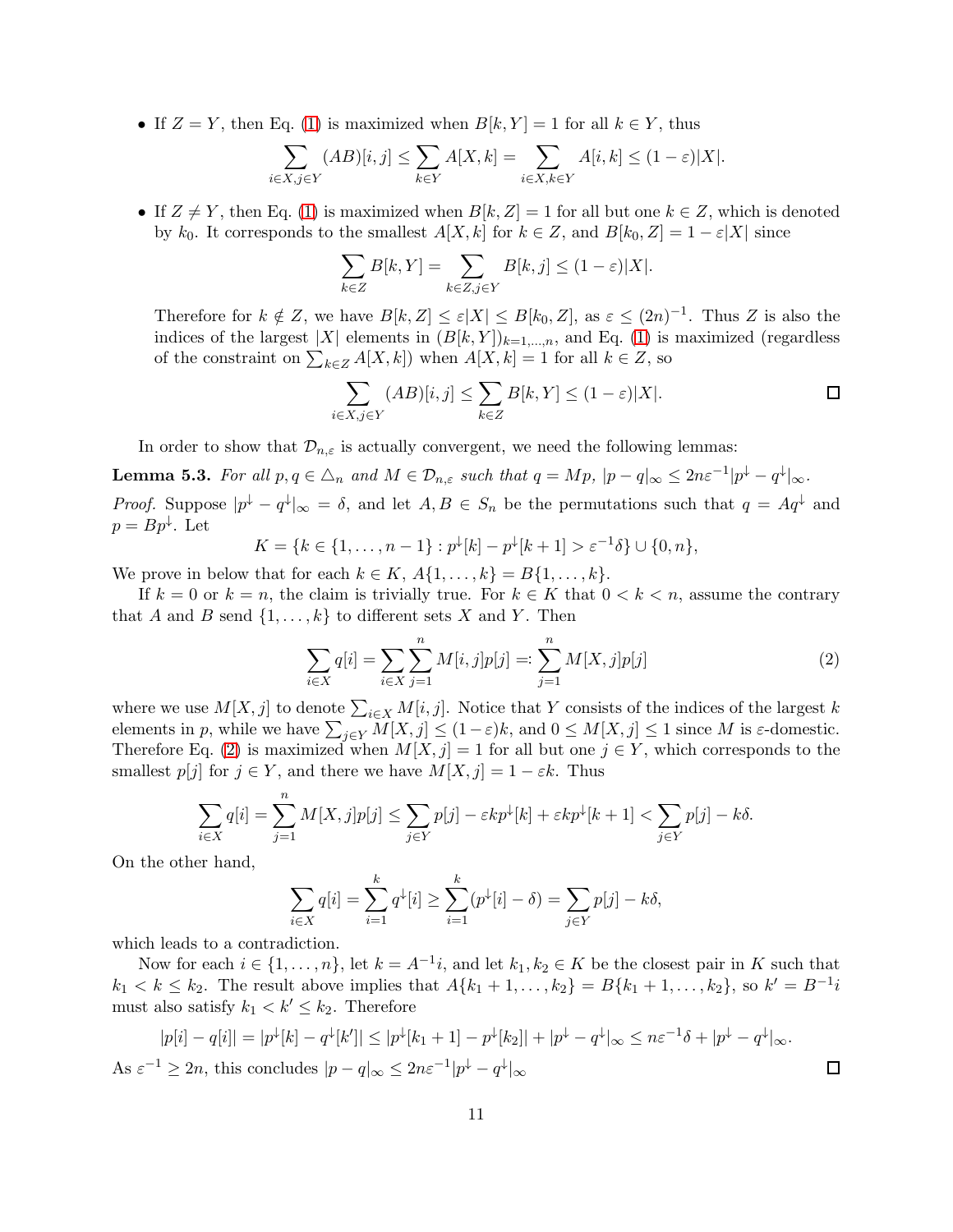Lemma 5.4. *For all*  $p, q, r \in \triangle_n$  *such that*  $p \succ q \succ r$ ,  $|p^{\downarrow} - q^{\downarrow}|_{\infty} \leq 2n|p^{\downarrow} - r^{\downarrow}|_{\infty}$ .

*Proof.* By the equivalent definition of majorization, we have

$$
\sum_{i=1}^{k} p^{\downarrow}[i] \ge \sum_{i=1}^{k} q^{\downarrow}[i] \ge \sum_{i=1}^{k} r^{\downarrow}[i] \ge \sum_{i=1}^{k} p^{\downarrow}[i] - k|p^{\downarrow} - r^{\downarrow}|_{\infty}
$$

for all  $k \in \{1, \ldots, n\}$ . Therefore for each  $k \in \{1, \ldots, n\}$ ,

$$
|p^{\downarrow}[k] - q^{\downarrow}[k]| \le \left| \sum_{i=1}^{k-1} p^{\downarrow}[i] - \sum_{i=1}^{k-1} q^{\downarrow}[i] \right| + \left| \sum_{i=1}^{k} p^{\downarrow}[i] - \sum_{i=1}^{k} q^{\downarrow}[i] \right| \le (2k-1)|p^{\downarrow} - r^{\downarrow}|_{\infty} \le 2n|p^{\downarrow} - r^{\downarrow}|_{\infty}.
$$

<span id="page-11-2"></span>**Theorem 5.5.** For all  $\varepsilon \in (0, (2n)^{-1}]$ ,  $\mathcal{D}_{n,\varepsilon}$  is a compact and convergent semigroup.

*Proof.* The compactness is from the fact that  $\mathcal{D}_{n,\varepsilon}$  is an intersection of closed sets (thus closed itself), and is a bounded subset of  $\mathbb{R}^{n^2}$ .

To show that every infinite product  $\prod_{i\in\mathbb{N}}M_i$  in  $\mathcal{D}_{n,\varepsilon}$  converges, it suffices to show that for every  $p \in \Delta_n$ , the trajectory

$$
(p_i \in \triangle_n : p_0 = p, p_{i+1} = M_i^T p_i)_{i \in \mathbb{N}}
$$

converges. By the compactness of  $\Delta_n$ ,  $(p_i)_{i\in\mathbb{N}}$  has a converging subsequence, which means that for every  $\delta > 0$  there exists  $i \in \mathbb{N}$  and infinitely many  $k > i$  such that  $|p_i - p_k|_{\infty} \leq \delta$ . For each such k and every j such that  $i < j < k$ , by Lemma [5.4](#page-10-1) we have  $|p_i^{\downarrow} - p_j^{\downarrow}$  $\frac{1}{j}\vert_\infty \leq 2n\vert p_i^\downarrow - p_k^\downarrow$  $\vert k \vert_\infty \leq 2n \vert p_i - p_k \vert_\infty \leq 2n\delta.$ Then Lemma [5.3](#page-10-2) further implies that  $|p_i - p_j| \leq 4n^2 \varepsilon^{-1} \delta$ .

In other words, for every  $\delta > 0$ , there exists  $i \in \mathbb{N}$  such that for every  $j, k \geq i$ ,  $|p_j - p_k| \leq 8n^2 \varepsilon^{-1} \delta$ . Therefore  $(p_i)_{i \in \mathbb{N}}$  is a Cauchy sequence, and thus converges.

Finally, the value of every infinite product  $\prod_{i\in\mathbb{N}}M_i$  in  $\mathcal{D}_{n,\varepsilon}$  must also be in  $\mathcal{D}_{n,\varepsilon}$ , since it is the limit of a sequence in  $\mathcal{D}_{n,\varepsilon}$ , and  $\mathcal{D}_{n,\varepsilon}$  is closed.  $\Box$ 

### <span id="page-11-0"></span>5.2 Averagings as the Convergence Core

**Definition 5.6.** A doubly stochastic matrix is  $A \in \mathcal{D}_n$  is the *averaging* over a partition  $P_1 \sqcup \ldots \sqcup$  $P_s = \{1, \ldots, n\},\,$ if

$$
A[i,j] = \begin{cases} 1/|P_t| & \text{if } i, j \in P_t \text{ for some } t \in \{1, \dots, s\} \\ 0 & \text{otherwise.} \end{cases}
$$

The set of all averagings in  $\mathcal{D}_n$  is denoted as  $\mathcal{A}_n$ .

**Proposition 5.7.** *For every*  $\varepsilon \in (0, (2n)^{-1}]$ ,  $\mathcal{A}_n \subset \mathcal{D}_{n,\varepsilon}$ *.* 

*Proof.* For each  $A \in \mathcal{A}_n$ , suppose A is the averaging over the partition  $P_1 \sqcup \ldots \sqcup P_s = \{1, \ldots, n\}$ . For every  $X, Y \subseteq \{1, \ldots, n\}$  such that  $X \neq Y$  and  $|X| = |Y|$ , there must be a  $P_t$  such that  $X \cap P_t \neq \emptyset$ ,  $P_t \not\subset Y$ , and  $|X \cap P_t| \geq |Y \cap P_t|$ . If  $|P_t| = 1$  then  $\sum_{i \in X, j \in Y} A[i, j] \leq |X| - 1$ , and if  $|P_t| > 1$  then

$$
\sum_{i \in X, j \in Y} A[i, j] \le |X| - |X \cap P_t| \left( 1 - \frac{|Y \cap P_t|}{|P_t|} \right) \le |X| - 1 + \frac{1}{P_t} \le |X| - \frac{1}{2}.
$$

<span id="page-11-1"></span>Whichever happens, we always have  $\sum_{i\in X,j\in Y} A[i,j] \leq (1-\varepsilon)|X|$ , since  $\varepsilon \leq (2|X|)^{-1}$ .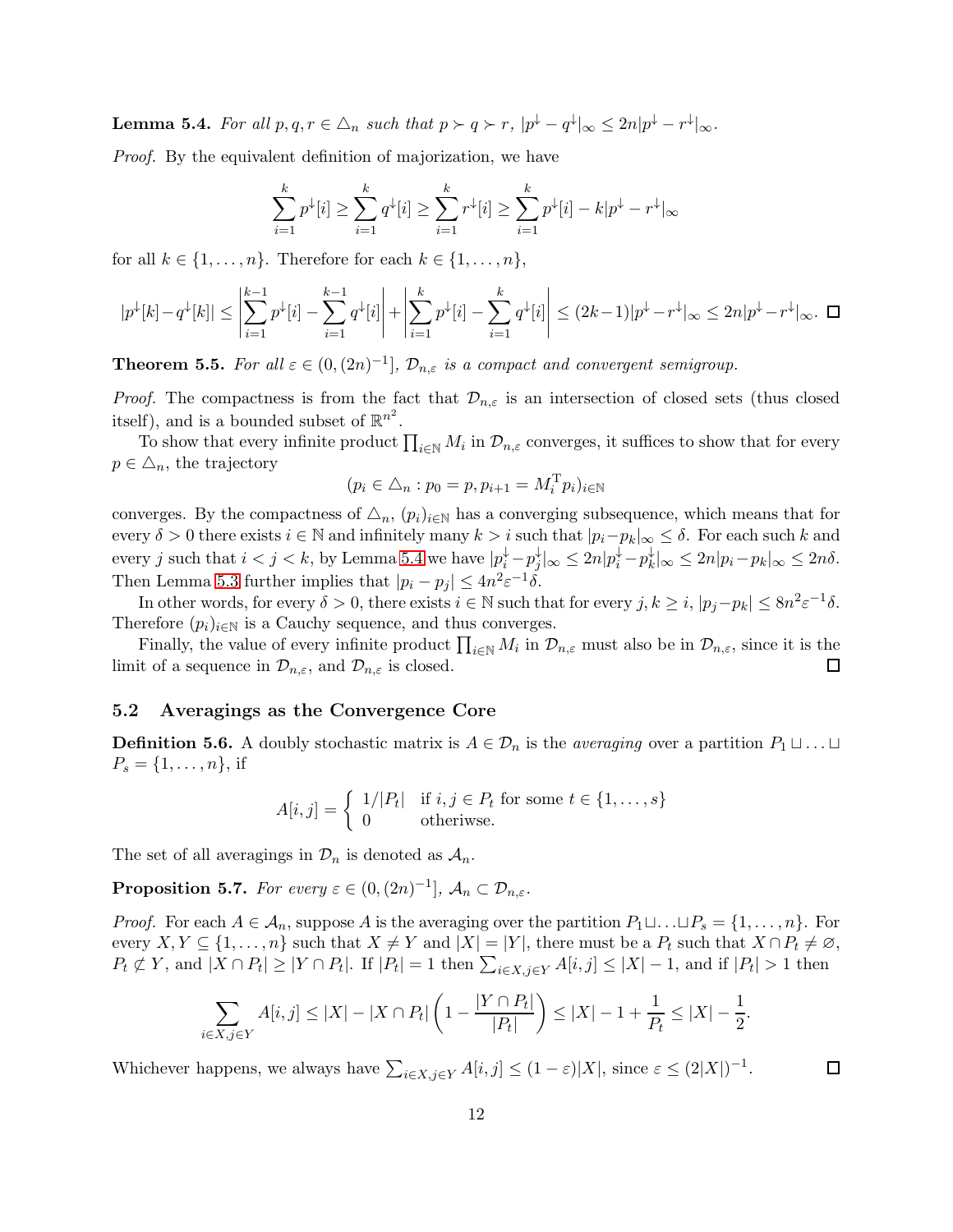**Lemma 5.8.** For every  $M \in \mathcal{D}_n$  and  $p \in \mathbb{R}^n$ , if  $Mp = p$  then for every  $i, j \in \{1, ..., n\}$ , either  $M[i, j] = 0 \text{ or } p[i] = p[j].$ 

*Proof.* The proof is by induction on n. The case when  $n = 1$  is trivial. For  $n > 1$ , let

$$
X = \{i \in \{1, \ldots, n\} : p[i] = p^{\downarrow}[1]\}.
$$

For each  $i \in X$ , since  $p[i] = \sum_{j=1}^{n} M[i, j] p[j]$  is a convex combination of  $p[1], \ldots, p[n]$ , it could only  $\sum_{i,j\in X} M[i,j] = |X|$ , therefore when  $i \notin X$  and  $j \in X$  we also have  $M[i,j] = 0$ . And naturally have weight on  $p[j]$  for  $j \in X$ . Thus whenever  $i \in X$  and  $j \notin X$  we have  $M[i, j] = 0$ . That implies when  $i, j \in X$  we have  $p[i] = p[j]$ .

If  $X \neq \{1, \ldots, n\}$ , then by removing from M and p the dimensions corresponding to X, we get matrix M' and vector p'. From the above we know M' is still stochastic, and  $M'p' = p'$ . By induction hypothesis we have either  $M[i, j] = 0$  or  $p[i] = p[j]$  for all  $i, j \notin X$ , which completes the  $\Box$ induction step.

<span id="page-12-1"></span>**Theorem 5.9.** For every  $\varepsilon \in (0, (2n)^{-1}]$ , and for every finite subset  $\mathcal{M} \subset \mathcal{D}_{n,\varepsilon}$ ,  $\mathcal{A}_n$  is a convergence *core of* M*.*

*Proof.* Given an infinite product  $\prod_{i\in\mathbb{N}}M_i$  in  $\mathcal{M}$ , let  $\mathcal{M}'\subseteq\mathcal{M}$  consists of all matrices  $M\in\mathcal{M}$  that appears infinitely many times in  $(M_i)_{i\in\mathbb{N}}$ . As M is finite, M' must be non-empty, and there exists  $k \in \mathbb{N}$  that  $\prod_{i>k} M_i$  is an infinite product in M'. Let  $A = \prod_{i>k} M_i$ , then by Lemma [3.5](#page-6-3) we have  $AM = A$  for all  $M \in \mathcal{M}'$ .

Define a binary relation  $\sim$  on  $\{1, \ldots, n\}$  as follows:  $i \sim j$  if and only if there exists  $M \in \mathcal{M}'$ such that  $M[i, j] > 0$ . For each pair of i, j such that  $i \sim j$ , suppose  $M \in \mathcal{M}'$  has  $M[i, j] > 0$ , then since  $M^T A^T p = A^T p$  for all  $p \in \Delta_n$ , we have  $(A^T p)[i] = (A^T p)[j]$  by Lemma [5.8.](#page-11-1) In particular, if *i* ∼ *j* then  $A[i, k] = A[j, k]$  for all  $k \in \{1, ..., n\}$ .

Now let  $\equiv$  to be the equivalence relation on  $\{1,\ldots,n\}$  generated by  $\sim$ , then whenever  $i\equiv j$  we have  $A[i, k] = A[j, k]$  for all  $k \in \{1, ..., n\}$ . On the other hand, every  $M \in \mathcal{M}'$  is a block diagonal matrix that satisfies  $M[i, j] = 0$  whenever  $i \neq j$ , so is their products, and furthermore the limit of infinite products. Therefore whenever  $i \neq j$  we have  $A[i, j] = 0$ . There is only one unique matrix  $A \in \mathcal{D}_n$  satisfying the above constraints, which is the averging over the partition induced by  $\equiv$ .  $\Box$ 

<span id="page-12-3"></span>**Corollary 5.10.** For every  $\varepsilon \in (0, (2n)^{-1}]$ , and for every finite subset  $\mathcal{M} \subset \mathcal{D}_{n,\varepsilon}$ ,  $\text{cl}\langle\mathcal{M}\rangle$  is finitely *generated and profinite.*

 $\Box$ 

*Proof.* This is a direct corollary of Theorem [5.5,](#page-11-2) Theorem [5.9](#page-12-1) and Corollary [4.4.](#page-9-2)

#### <span id="page-12-2"></span><span id="page-12-0"></span>5.3 From  $\varepsilon$ -Domestic to Doubly Stochastic

**Lemma 5.11.** For every  $M \in \mathcal{D}_n$ , there exist  $P \in S_n$  and  $M' \in \mathcal{D}_{n,\varepsilon}$  for some  $\varepsilon \in (0,(2n)^{-1}]$ , such that  $M = PM'$ .

*Proof.* Let

$$
C = \left\{ (X, Y) : X, Y \subseteq \{1, ..., n\}, |X| = |Y|, \sum_{i \in X, j \in Y} M[i, j] = |X| \right\}.
$$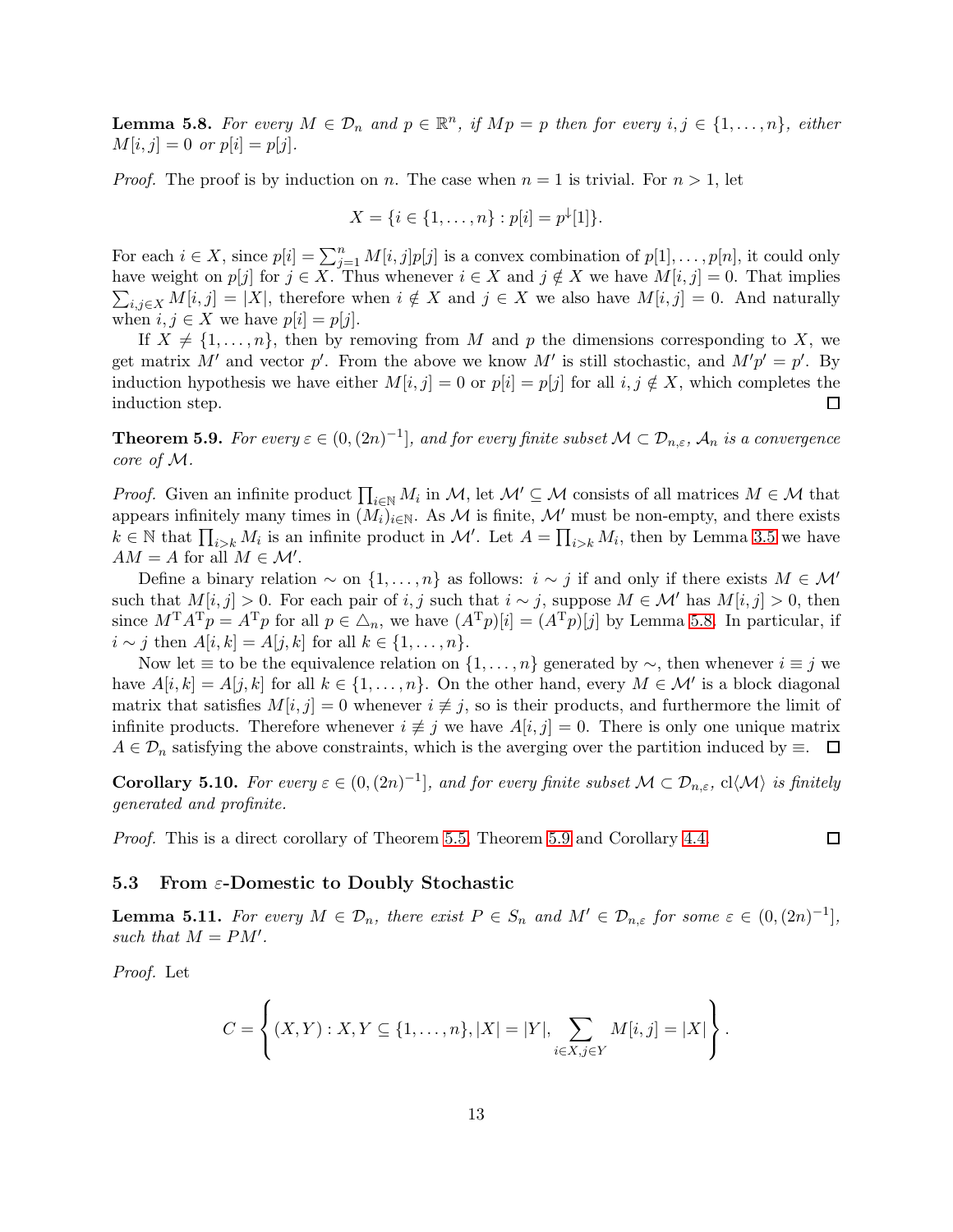It suffices to prove that there exists  $P \in S_n$  such that  $X = PY$  for all  $(X, Y) \in C$ , since then we can let

$$
\varepsilon = \min \left( (2n)^{-1}, \quad 1 - \max_{\substack{X, Y \subseteq \{1, \dots, n\}, X \neq Y, \\ |X| = |Y|, (X, Y) \notin C}} \frac{1}{|X|} \sum_{i \in X, j \in Y} M[i, j] \right) > 0
$$

and it is straightforward to check that  $P^{-1}M \in \mathcal{D}_{n,\varepsilon}$ .

Since M is doubly stochastic,  $(X, Y) \in C$  implies that  $M[i, j] = 0$  whenever  $i \in X, j \notin Y$  or  $i \notin X, j \in Y$ . Therefore if  $(X_1, Y_1), (X_2, Y_2) \in C$ , we can further deduce that

$$
(X_1 \cap X_2, Y_1 \cap Y_2), (X_1 \setminus X_2, Y_1 \setminus Y_2), (X_2 \setminus X_1, Y_2 \setminus Y_1)
$$

are all in C. Hence C can be generated by a subset  $C_0 \subseteq C$  through coordinate-wise union, where for every pair of distinct  $(X_1, Y_1), (X_2, Y_2) \in C_0$  we have  $X_1 \cap X_2 = Y_1 \cap Y_2 = \emptyset$ . There must exist  $P \in S_n$  such that  $X = PY$  for all  $(X, Y) \in C_0$ . Since whenever  $X_1 = PY_1$  and  $X_2 = PY_2$  we have  $X_1 \cup X_2 = P(Y_1 \cup Y_2)$ , such P must also satisfy  $X = PY$  for all  $(X, Y) \in C$ .  $\Box$ 

**Theorem 5.12.** For every fixed  $p, q \in \triangle_n$ , and every finite subset  $\mathcal{M} \subset \mathcal{D}_n$ , the set  $\{q^TMp : M \in \mathcal{D}_n\}$  $\langle \mathcal{M} \rangle$  *is nowhere dense.* 

*Proof.* Without loss of generality assume  $S_n \subseteq \mathcal{M}$ . Let  $e = (1, 0, \ldots, 0) \in \Delta_n$ , and let  $A, B \in \mathcal{D}_n$ be the ones such that  $p = Ae$  and  $q = Be$ . We can also assume  $A, B \in \mathcal{M}$ , so that the target set becomes

$$
\{e^{\mathrm{T}}B^{\mathrm{T}}MAe : M \in \langle \mathcal{M} \rangle\} \subseteq \{M[1,1] : M \in \langle \mathcal{M} \rangle\}.
$$

For every  $a \in [0,1]$ , define matrix  $M_a \in \mathcal{D}_n$  as

$$
M_a[i,j] = \begin{cases} a & \text{if } i = j = 1\\ \frac{1}{n-1}(1-a) & \text{if } i = 1, j > 1 \text{ or } i > 1, j = 1\\ \frac{1}{n-1}(1-\frac{1}{n-1}(1-a)) & \text{if } i, j > 1. \end{cases}
$$

If  $a = M[1,1]$  for some  $M \in \mathcal{D}_n$ , it is easy to check that  $M_a = A'MA'$ , where A' is the averaging over  $\{1\} \sqcup \{2,\ldots,n\}$ . If we further assume  $A' \in \mathcal{M}$ , we have

<span id="page-13-0"></span>
$$
cl{M[1,1]: M \in \langle \mathcal{M} \rangle} = {M[1,1]: M \in cl \langle \mathcal{M} \rangle}.
$$

Therefore in order to prove  $\{q^TMp : M \in \langle \mathcal{M} \rangle\}$  is nowhere dense, it suffices to prove that  $cl \langle \mathcal{M} \rangle$ is countable.

By Lemma [5.11,](#page-12-2) every  $M \in \mathcal{M}$  can be decomposed into  $PM'$  for some  $P \in S_n$ ,  $\varepsilon \in (0, (2n)^{-1}]$ and  $M' \in \mathcal{D}_{n,\varepsilon}$ . Let  $\mathcal{M}'$  be the set of such matrices  $M'$ , and let  $\varepsilon_0$  be the smallest among such  $\varepsilon$ , so that we have  $\mathcal{M}' \in \mathcal{D}_{n,\varepsilon_0}$ .

Now given  $M_1 \cdots M_k \in \langle \mathcal{M} \rangle$  where  $M_1, \ldots, M_k \in \mathcal{M}$ , suppose  $M_i = P_i M'_i$  for  $P_i \in S_n$  and  $M'_i \in \mathcal{M}'$ . Then we have

$$
M_1 \cdots M_k
$$
  
=  $P_1 M'_1 \cdots P_k M'_k$   
=  $(P_1 P_2 \cdots P_k)(P_k^{-1} \cdots P_2^{-1} M'_1 P_2 \cdots P_k) \cdots (P_k^{-1} P_{k-1}^{-1} M'_{k-2} P_{k-1} P_k)(P_k^{-1} M'_{k-1} P_k) M'_k.$  (3)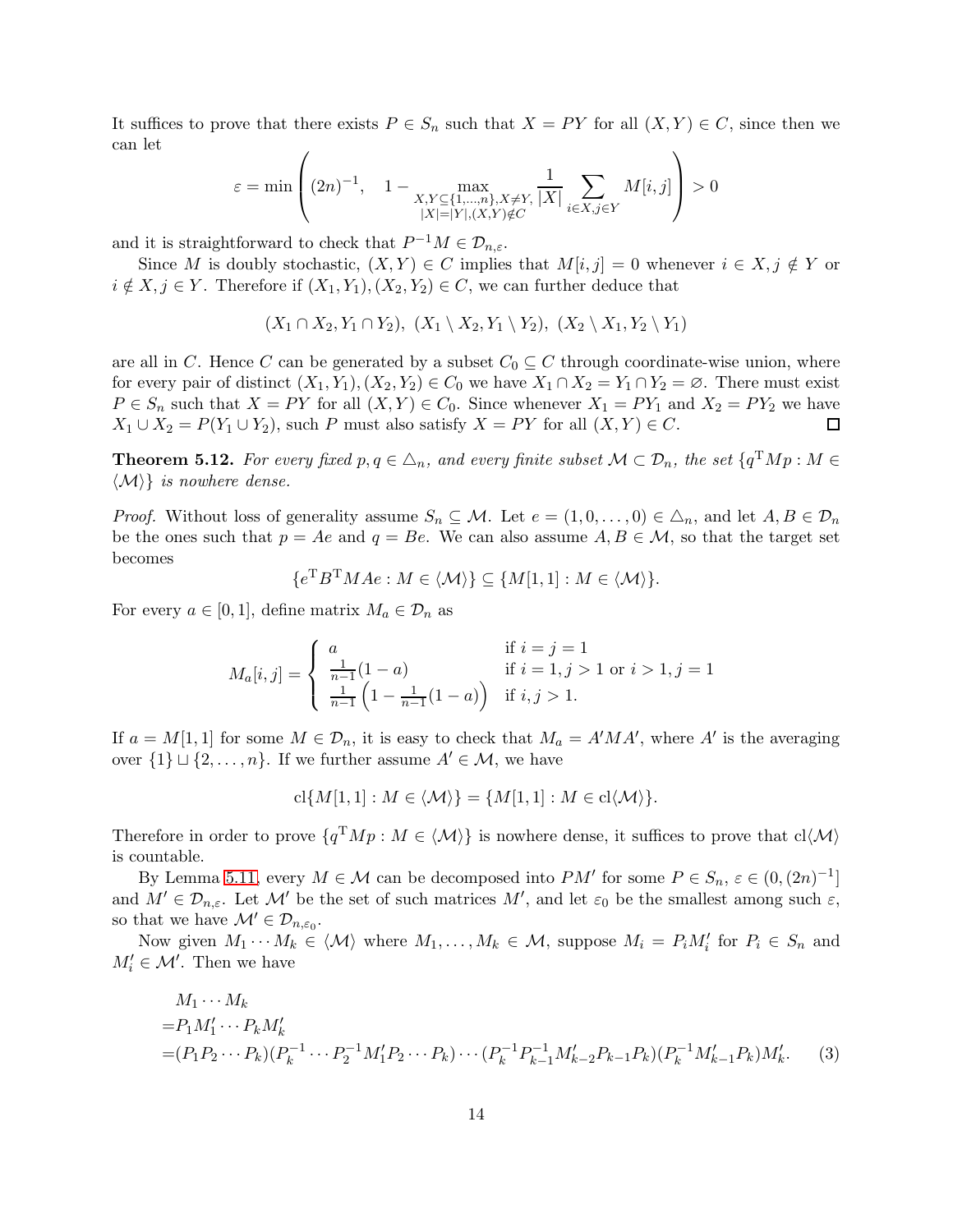Notice that whenever  $P \in S_n$  and  $M' \in \mathcal{D}_{n,\varepsilon}$ , we have  $P^{-1}M'P \in \mathcal{D}_{n,\varepsilon}$ . Therefore by letting

$$
\mathcal{M}'' = \{ P^{-1}M'P : P \in S_n, M' \in \mathcal{M}' \}
$$

which is a finite subset of  $\mathcal{D}_{n,\varepsilon_0}$ , Eq. [\(3\)](#page-13-0) showed that for every  $M \in \langle \mathcal{M} \rangle$  there exists  $P \in S_n$  and  $M'' \in \langle \mathcal{M}'' \rangle$  such that  $M = PM''$ .

Finally, given  $\lim_{i\to\infty} M_i \in cl\langle \mathcal{M} \rangle$  where  $M_i \in \langle \mathcal{M} \rangle$ , suppose  $M_i = P_i M''_i$  for  $P_i \in S_n$  and  $M''_i \in \langle \mathcal{M}'' \rangle$ . Let  $P \in S_n$  be the one that appears infinitely many times in  $(P_i)_{i \in \mathbb{N}}$ , and let  $(M''_{i_j})_{j \in \mathbb{N}}$ be a converging subsequence of  $(M''_i : P_i = P)_{i \in \mathbb{N}}$ . Then

$$
\lim_{i \to \infty} M_i = \lim_{j \to \infty} PM''_{i_j} = P \cdot \lim_{j \to \infty} M''_{i_j}.
$$

Since  $\lim_{j\to\infty} M''_{i_j} \in \text{cl}\langle \mathcal{M}''\rangle$ , which by Corollary [5.10](#page-12-3) is finitely generated and thus countable, we conclude that  $cl(\mathcal{M})$  is also countable, which completes the proof.  $\Box$ 

Acknowledgement We thank Zichang Wang for proposing an inspiring question that leads to the formation of this paper. We also thank Ran Raz and Zhiyuan Li for helpful comments and discussions.

# References

- <span id="page-14-2"></span>[AGK+05] Farid Ablayev, Aida Gainutdinova, Marek Karpinski, Cristopher Moore, and Christopher Pollett. On the computational power of probabilistic and quantum branching program. *Information and Computation*, 203(2):145–162, 2005.
- <span id="page-14-8"></span>[Alm05] Jorge Almeida. Profinite semigroups and applications. In *Structural theory of automata, semigroups, and universal algebra*, pages 1–45. Springer, 2005.
- <span id="page-14-3"></span>[BRRY14] Mark Braverman, Anup Rao, Ran Raz, and Amir Yehudayoff. Pseudorandom generators for regular branching programs. *SIAM Journal on Computing*, 43(3):973–986, 2014.
- <span id="page-14-4"></span>[CS77] Samprit Chatterjee and Eugene Seneta. Towards consensus: Some convergence theorems on repeated averaging. *Journal of Applied Probability*, pages 89–97, 1977.
- <span id="page-14-0"></span>[Dav61] AS Davis. Markov chains as random input automata. *The American Mathematical Monthly*, 68(3):264–267, 1961.
- <span id="page-14-5"></span>[DL92] Ingrid Daubechies and Jeffrey C Lagarias. Sets of matrices all infinite products of which converge. *Linear algebra and its applications*, 161:227–263, 1992.
- <span id="page-14-1"></span>[GK02] Marats Golovkins and Maksim Kravtsev. Probabilistic reversible automata and quantum automata. In *International Computing and Combinatorics Conference*, pages 574– 583. Springer, 2002.
- <span id="page-14-6"></span>[Jec13] Thomas Jech. *Set theory*. Springer Science & Business Media, 2013.
- <span id="page-14-7"></span>[KP17] Revekka Kyriakoglou and Dominique Perrin. Profinite semigroups. *arXiv preprint arXiv:1703.10088*, 2017.